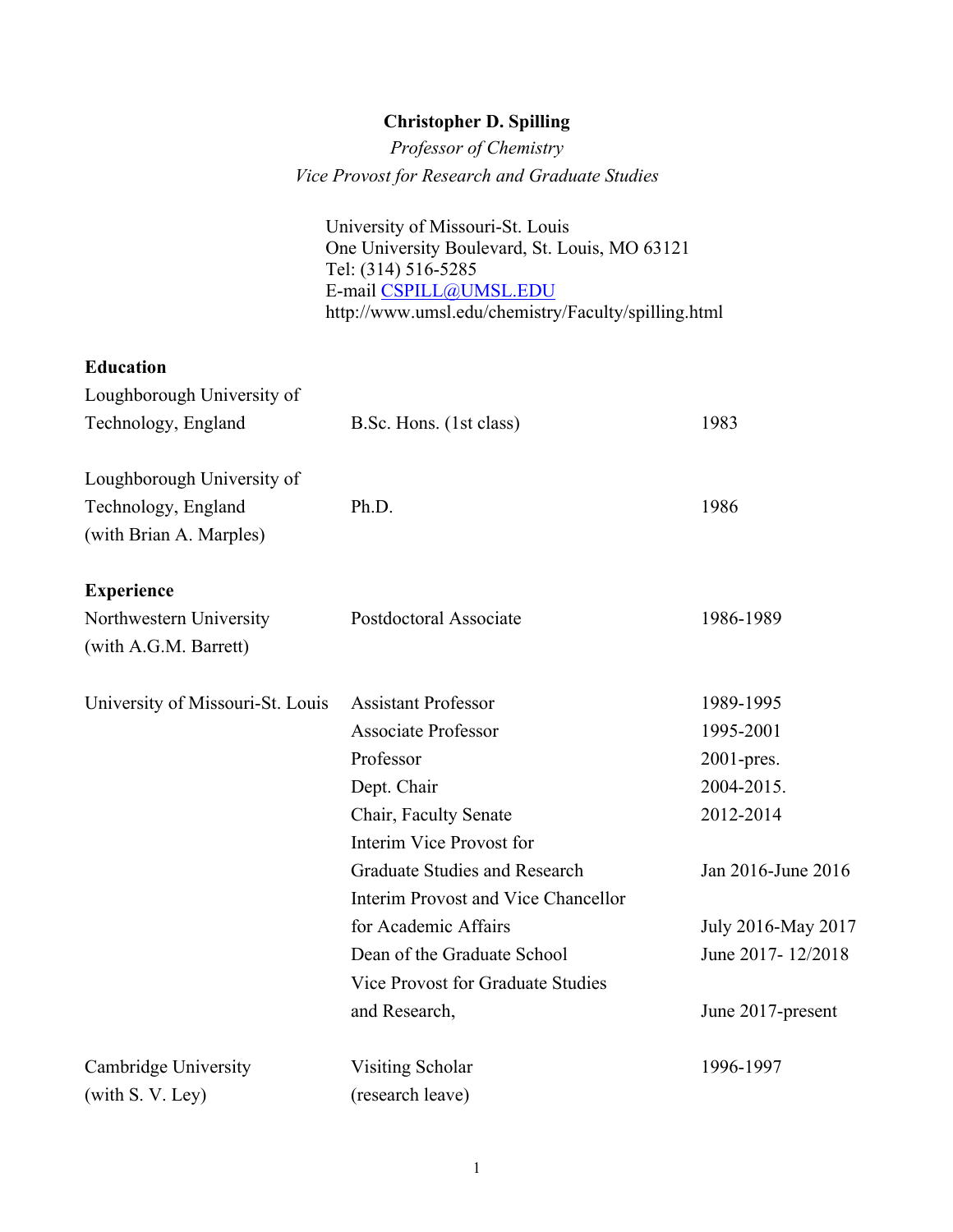Co-Founder Alkymos, Inc 2000 (with Wesley Harris-UMSL, Robert Yokel, Robert Kuhn & Chung Guo Zhan-U of Kentucky)

# **Affiliations**

Fellow of The Royal Society of Chemistry, Chartered Chemist (FRSC, CChem.) Member of the American Chemical Society Member of the National Academy of Inventors Phi Kappa Phi

# **Honors and Awards**

SERC Studentship 1983-1986

Award for Excellence in Teaching, presented by the chemistry graduate students, May 1991

2009 St. Louis Award presented by the St. Louis Section of the American Chemical Society

2009 Entrepreneur of the Year presented by the University of Missouri System

2015 Chancellor's Award for Excellence in Service

NIH CounterACT (Counter Agents for Chemical Terrorism) panel 2012, 2013

# **TEACHING**

Description of Courses Taught.

*Chemistry 5694 (469), Special Topics in Organic Chemistry:*

This course is designed to teach the strategies and methods of modern synthetic organic chemistry. The students are expected to have a sound understanding of basic organic chemistry, stereochemistry, and reaction mechanism. The course begins by discussing the history of organic synthesis, and the developments that took place in chemistry to enable chemists to perform complex multistep syntheses. The lectures examine recent examples of natural product total syntheses, often comparing several syntheses of a molecule. The students are required to write and present a paper on a modern synthetic method, and research and design a synthesis project on a given molecule.

*Chemistry 5612 (361, 461), Advanced Organic Chemistry II-Synthesis and Mechanism* The overall emphasis of the course is to understand the synthetic and mechanistic aspects of organic chemistry. The lectures followed the areas outlined in the appropriate text book chapters (Carey & Sundberg, Advanced Organic Chemistry, part B), but many additional examples from current literature were used as a supplement.

## *Chemistry 306, Intermediate Organic Chemistry (discontinued):*

This course is for graduate students deficient in organic chemistry and is a review of the basic concepts of organic chemistry taught in the two semester undergraduate sophomore sequence. The choice of lecture material is made by the instructor and is dependent upon the needs of the class.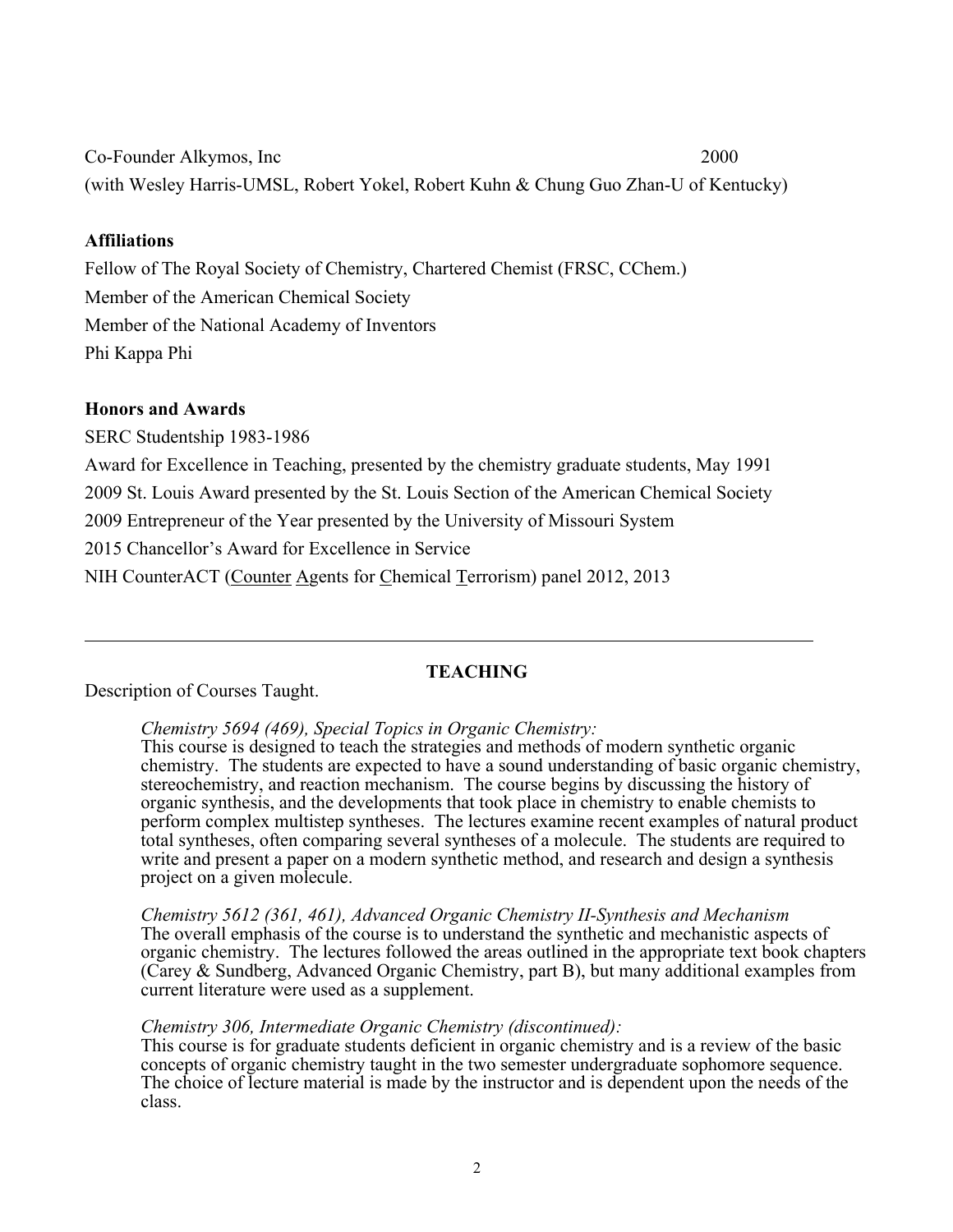#### *Chemistry 2633 (263), Techniques of Organic Chemistry:*

This course is designed to teach the techniques of organic chemistry. In the early stages of the course, the various techniques are demonstrated during the lab session prior to the students performing the experiment. Several new experiments were added to increase the range of reactions and techniques experienced by the student.

#### *Chemistry 2612 (261), Structural Organic Chemistry:*

First semester sophomore organic chemistry course. Subjects covered include bonding, structure, properties, stereochemistry, conformation, and the chemistry and properties of alkanes, alkenes, alkyl halides, alcohols, and thiols.

#### *Chemistry3022 (202), Introduction to Chemical Literature:*

Introduces the chemical literature including origin of publication types, sources, data bases, and searching.

#### Most Recent Courses

#### *Chemistry 3643 (364), Synthetic and Analytical Techniques of Organic Chemistry:*

This was completely redesigned and modernized as an advanced laboratory course in synthesis and spectroscopic characterization of organic compounds. The lecture component of the course covers the application IR, mass spec., highfield FT NMR and X-ray crystallography to organic chemistry. The lab is composed of six "training" experiments where the products have been selected to demonstrate a particular spectroscopic property (e.g. coupling constant vs. dihedral angle). The students then perform a multistep synthesis using the techniques they have learned. They are given key references and are required to design the reactions to prepare 1g of final product with full characterization

#### *Chemistry 6687 (468), Organic Problem Seminar:*

This course is designed to help students refine their problem solving skills, and increase their awareness of the chemical literature. This is achieved by assigning reading, requiring the students to write abstracts of papers, and to set and solve problems. The instructor must be aware of the current literature and be conversant with many of the accepted reaction mechanisms to guide the students during the classroom sessions.

#### *Chemistry 6812, Introduction to Graduate Studies in Chemistry:*

This is a seminar course is designed to teach graduate students general laboratory and chemical safety, several aspects of teaching labs and discussion sections, interacting with undergraduates in a professional manner, the organization of a University, and the fundamentals of making presentations. The format is short presentations followed by discussion about the topic. The students are also required to give a short presentation which is videotaped for their viewing.

#### *6905, Graduate Research in Chemistry*

All aspects of supervising the research of graduate students. To date I have guided 18 students to the successful completion of a PhD dissertation and 4 students to completion of a Masters theses (see below).

#### *3905, Undergraduate Research in Chemistry*

All aspects of supervising the research of undergraduate students. I have successfully directed the research of more than 45 undergraduate students (see below).

Undergraduate Research Assistants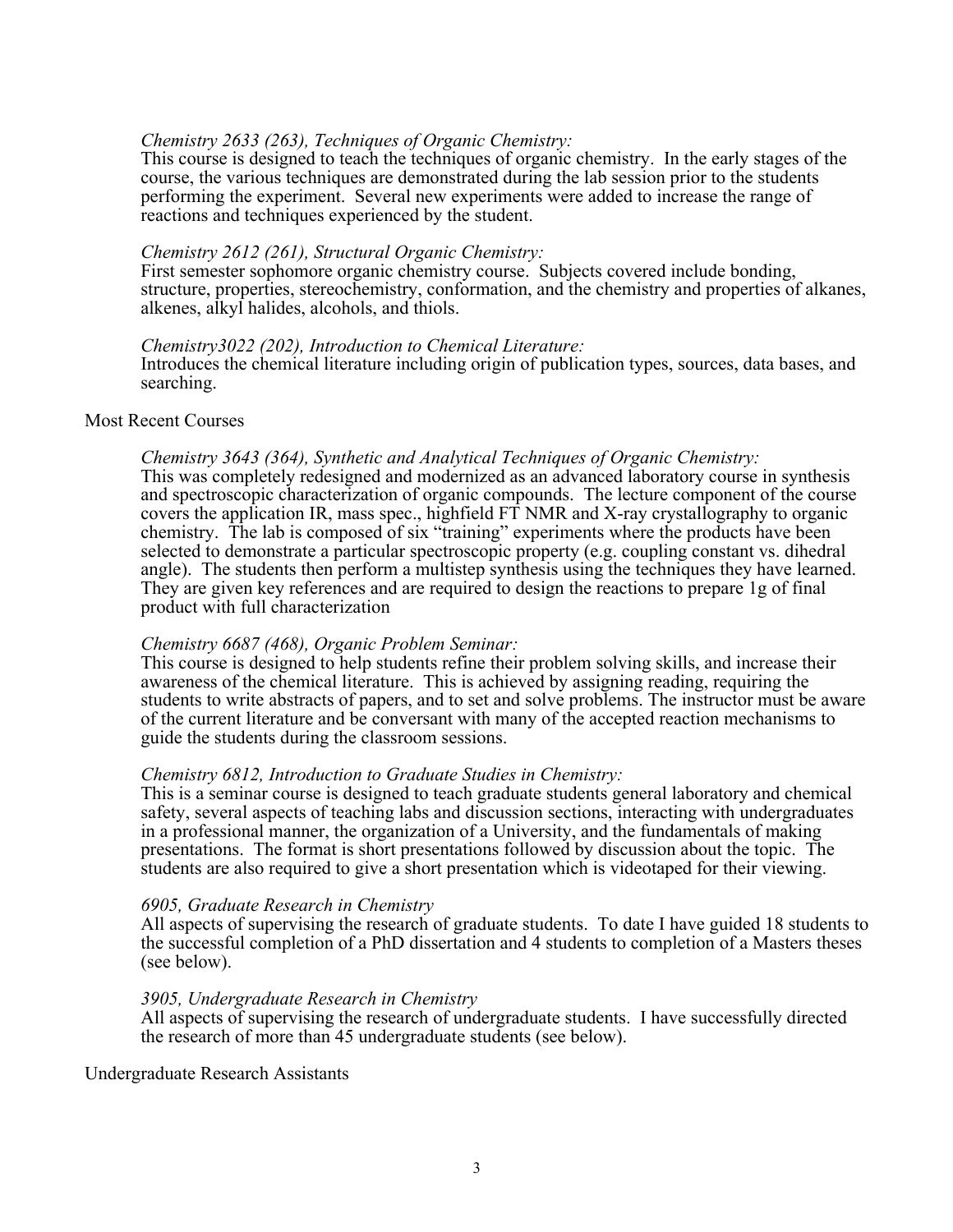Todd Boehlow, Darci Hunter, Marla Williams, Scott Kratz, Joann Henry, Matthew Mahoney, Greg Bertin, Lisa Tyler, Margaret Martin, James Kozlowski, John, Kozlowski, Lata Singh, Toni Kent, James McGill, Titilola Gros, Jeff Scholten, Matt Lanham, Nicolas Drolet, Karine Houde, Martin Hayes, Aaron Burns, Katherine Block, Paul Docherty, Kayla Gincherman, Janet Xue, Elaine Warner, Arie Hughes, Diana Buleske, Ben Martin, Lindsay Mangum, Joshua Lang, Sean Whittemore, Jennifer Rizzo, Jimmy Allen, Michael Mannino, Melissa Mueller, Alex Sherman, Kaitlin Egan, Courtney Gipson, Terrence Blue, Robrion Sills, Michael Brown, Joshua Stukel, Anosha Abdul Basir, Chris Tipton, Mahdia Sadiq, Tori Thunderburk, Robert Guilmett, Hosea Covington, Eli LaChance

Graduate and Postdoctoral Research Assistants

*Graduate Students (Non Thesis Research, Coursework M.S.)* Nawana Lawson, Edita Schranz, Hilary Goode, Donnie Smith, Mercy Kirru

*Graduate Students (Thesis M.S.)*

| Yihia Liao (May 1996)                 | Thesis: Preparation and Reactions of<br>Acylphosphonates<br>Current position: Research Chemist, Aries<br>Technologies, Boston, MA                                                                                           |
|---------------------------------------|-----------------------------------------------------------------------------------------------------------------------------------------------------------------------------------------------------------------------------|
| Michael Groaning (August 1996)        | Thesis: Catalytic Asymmetric Phosphonylation of<br>Aldehydes<br>Ph.D.: Colorado State University (Al Meyers)<br>Postdoc: ETH, Zurich (Eric Carreira)<br>Current position: Research Chemist, Endocyte,<br>West Lafayette, IN |
| Luis Llamas (August 2001)             | Thesis: Oxidation Reactions of 1-<br>Hydroxyphosphonates<br>Current position Novartis, Boston, MA                                                                                                                           |
| Joe Ocheskey (May 2003)               | Thesis: Preparation of Novel Organic Ferrofluids<br><b>Current Position: Asst Prof Military Science,</b><br>Millersville University in Pennsylvania<br>(Cpt 56 <sup>th</sup> Stryker Brigade, Pa National Guard)            |
| Christopher Tipton                    | Thesis: Rational Drug Design Directed at Blocking<br>the Initial Signaling Events in Lipopolysaccharide-<br><b>Induced Sepsis</b><br>MD/PhD student, UM-Columbia                                                            |
| Graduate Students (Ph.D.)             |                                                                                                                                                                                                                             |
| Kevin Koeller (December 1993)         | Dissertation: Phosphonates and Phosphonamides in<br><b>Stereoselective Bond Formations</b><br>Postdoc: Univ. of Nebraska (Jim Takacs)<br>Current position: Research Chemist, NanoVir, St.<br>Louis, MO                      |
| Cecilia Marzabadi (December<br>1995)  | Dissertation: The Chemistry of Glucal Halohydrins<br>Postdoc: Hunter College, CUNY (Richard Franck)<br>Current position: Professor and Chair, Seton Hall<br>University, NJ.                                                 |
| Antonette De La Cruz (August<br>1996) | Dissertation: Preparation and Reaction Chiral $\alpha$ -<br>Hydroxy Phosphonic Acid Derivatives<br>Current position: Instructor, Washington University                                                                      |
| Todd Boehlow (January 1997)           | Dissertation: A Biomimetic Approach to the                                                                                                                                                                                  |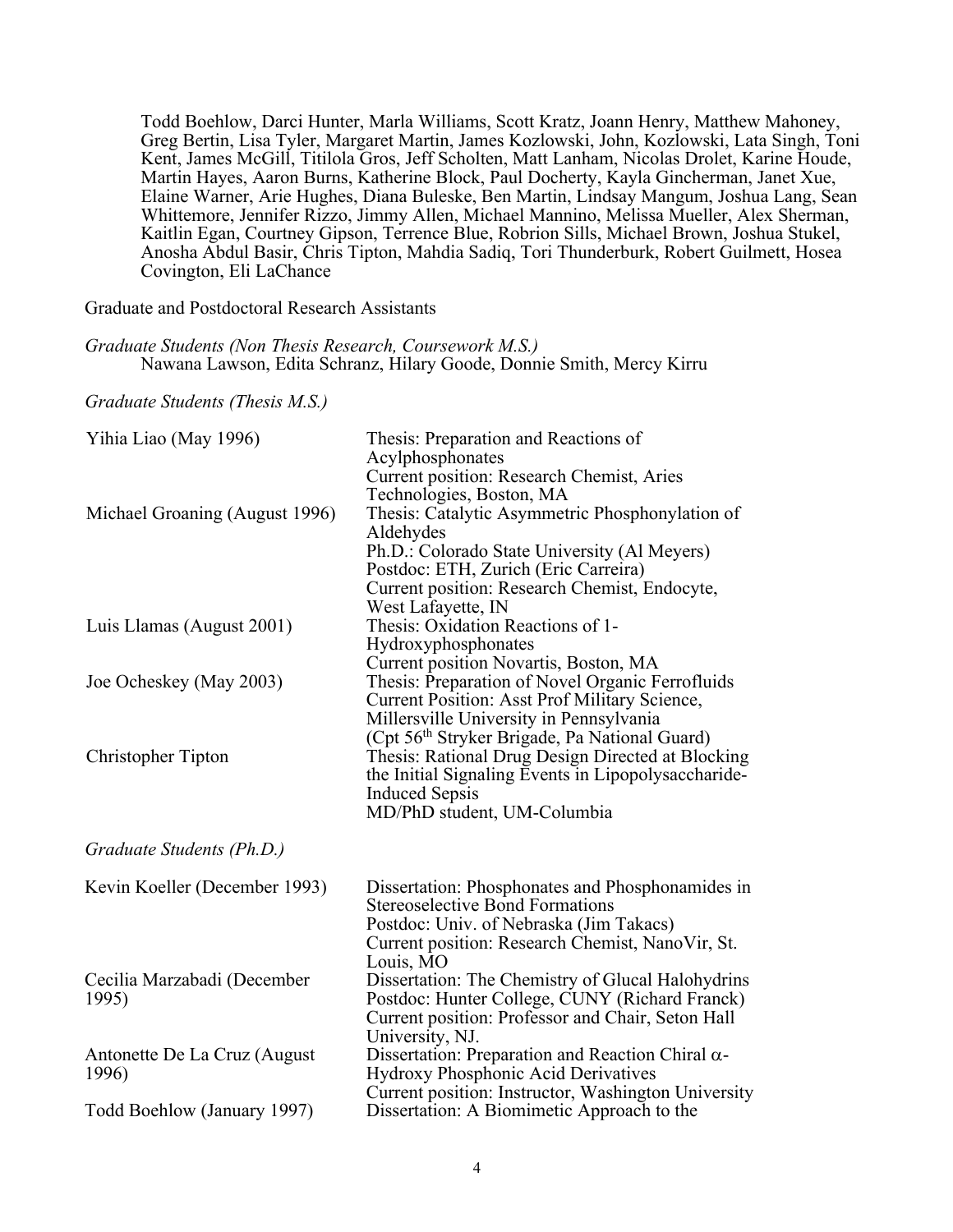|                                   | Synthesis of Some Bromotyrosine Derived Sponge<br>Metabolites<br>Postdoc: University of Technology, Loughborough |
|-----------------------------------|------------------------------------------------------------------------------------------------------------------|
|                                   | (Brian Marples), then Montana State University<br>(Cynthia McClure)                                              |
|                                   | Current position: Chemical Specialties Scientist,                                                                |
|                                   | Ascend Performance Materials, Pensacola, FL                                                                      |
| Isabel Vasconcelos (January 1998) | Dissertation: Synthesis of New Chiral                                                                            |
|                                   | Aminophosphine Ligands: Structural Studies and                                                                   |
|                                   | Application in Asymmetric Catalysis                                                                              |
|                                   | Last known position: Market Development                                                                          |
|                                   | Manager for S. America, Ecolab, San Paolo, Brazil                                                                |
| Hossein Shabany (May 1998)        | Dissertation: Synthesis of Protease Inhibitors from                                                              |
|                                   | $\Delta$ llylic- $\alpha$ -Hydroxy Phosphonates                                                                  |
|                                   | Postdoc: Washington University Medical School                                                                    |
|                                   | (George Gokel)                                                                                                   |
|                                   | Current position: ABC labs (now EAG), Columbia,                                                                  |
|                                   | MO                                                                                                               |
| Bradley Rowe (December 2002)      | Dissertation: Synthesis of Chiral 1-Hydroxy                                                                      |
|                                   | Phosphonates of High Enantiomeric Excess and                                                                     |
|                                   | Their Synthetic Applications                                                                                     |
|                                   | Postdoc: UMSL (Chris Spilling)                                                                                   |
| Anchalee Thanavaro (Aug 2003)     | Current position: unknown<br>Dissertation: The Preparation and Reactions of                                      |
|                                   | Allylic Hydroxy Phosphonates: A Study Toward                                                                     |
|                                   | the Synthesis of Sphingomyelin Phosphonate                                                                       |
|                                   | Analogs                                                                                                          |
|                                   | Current position: Senior Scientist, Steris, St. Louis,                                                           |
|                                   | MO                                                                                                               |
| Bingli Yan (May 2005)             | Dissertation: Palladium Catalyzed Nucleophilic                                                                   |
|                                   | Addition Reactions of Allylic Phosphonates and                                                                   |
|                                   | their Application to the Preparation of Natural                                                                  |
|                                   | Products                                                                                                         |
|                                   | Postdoc: U of Pittsburgh (Kay Brummond)                                                                          |
|                                   | Current position: Chemist, Pfizer St. Louis                                                                      |
| Anyu He (August 2005)             | Dissertation: The Stereoselective Synthesis of $\alpha$ -                                                        |
|                                   | Hydroxy Phosphonates: Application in the                                                                         |
|                                   | Synthesis of Heterocyclic Compounds                                                                              |
|                                   | Postdoc, Southwest Texas Medical Center, Dallas                                                                  |
|                                   | Current position: Scientist, Cerilliant, Austin, Texas                                                           |
| Pallavi Badkar (August 2006)      | Dissertation: Asymmetric Synthesis of 2-Alkyl-3-                                                                 |
|                                   | Phosphono Propanoic Acid and Studies Toward the                                                                  |
|                                   | Synthesis of a Model Core of Sclerophytin                                                                        |
|                                   | Current position: Chemist, Analytical Lab Manager,<br>Pfizer, NJ.                                                |
| Saibal Bandyopadhyay (May         | Dissertation: Approaches to the Synthesis of                                                                     |
| 2008)                             | Cyclophostin and an Endophosphonate Analog                                                                       |
|                                   | Postdoc: Ohio State University (Dennis Bong)                                                                     |
|                                   | Current Position: Research Chemist, Aerotek, PA                                                                  |
| Nongnuch Sutivisedsak (August     | Dissertation: Synthesis of $\alpha$ -hydroxy and                                                                 |
| 2008)                             | Fluorophosphonates and Cyclic Ether Containing                                                                   |
|                                   | <b>Natural Products</b>                                                                                          |
|                                   | Current Position: Product Development Chemist,                                                                   |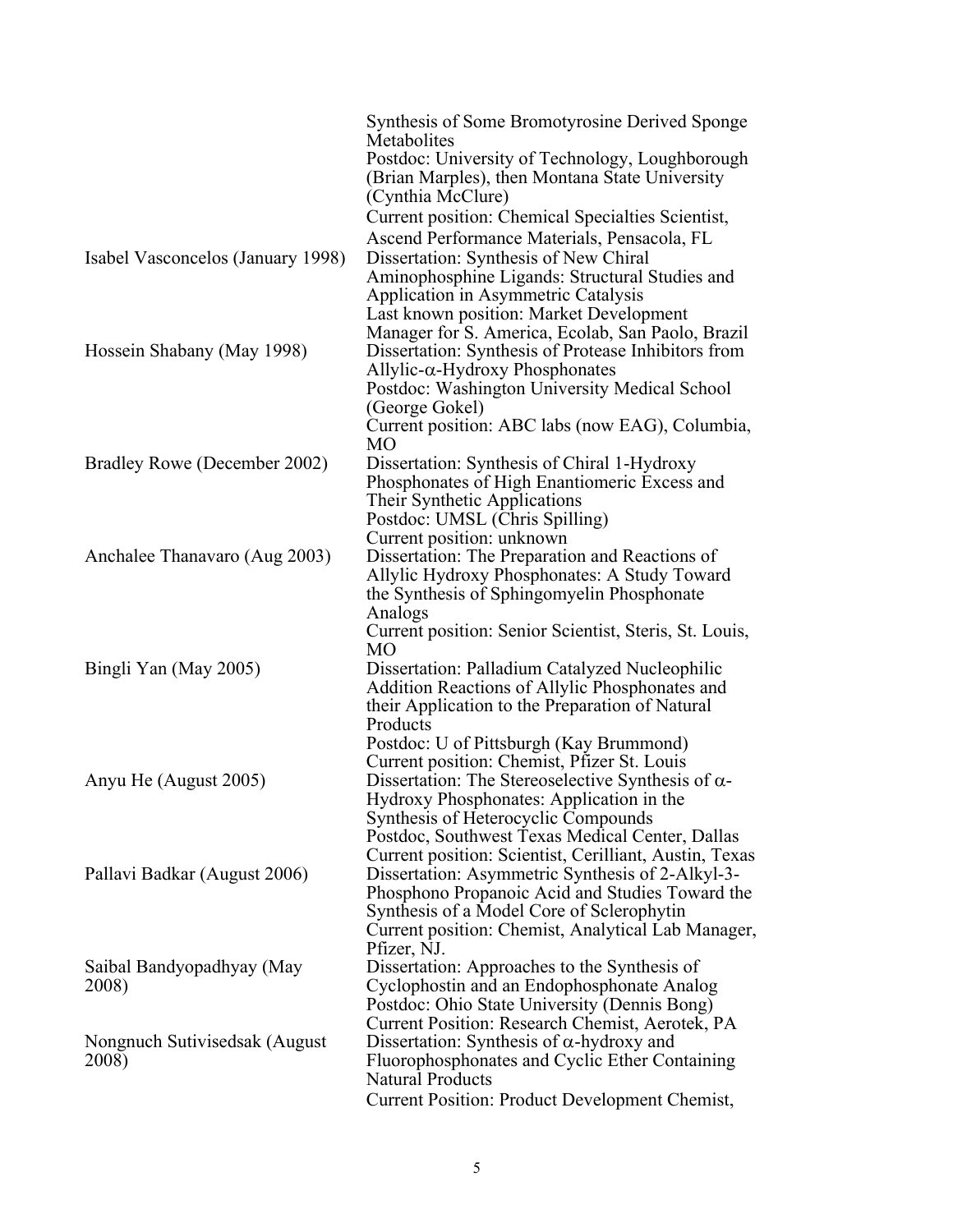| Raj Malla (August 2011)       | Ag Precision Formulators, Madison, WI<br>Dissertation: Thesis Title: Synthesis of<br>Cyclophostin, Cyclipostin P, Their Phosphonate<br>Analogs and New Chemistry of Vinyl        |
|-------------------------------|----------------------------------------------------------------------------------------------------------------------------------------------------------------------------------|
| Mahesh Paudyal (August 2012)  | Phosphonates<br><b>Current Position: Reliable BioPharmaceuticals</b><br>Dissertation: Nickel Catalyzed Homoallylation<br>Reactions and Synthesis of Potent Inhibitors of<br>YopH |
|                               | Postdoc: Southwest Texas Medical Center, Dallas<br>Current position: Research Chemist, Adesis,<br>Delaware.                                                                      |
| Sudeshna Roy (August) 2012    | Dissertation: Studies Toward Tetrahydrofuran-<br>Containing Natural Products: Total Synthesis of<br>Amphidinilide C and Oxylipids                                                |
|                               | Postdoc: University of Kansas and then University<br>of N. Carolina (Jeff Aube)                                                                                                  |
|                               | Current Position: Asst Professor, University of<br>Mississippi                                                                                                                   |
| Surendra Dawadi (August 2013) | Dissertation: Design and Synthesis of Chelating<br>Compounds and Solid-Supported Chelators for<br>Metal Depleted Solutions.                                                      |
|                               | Postdoc: University of Minnesota (Courtney<br>Aldrich)                                                                                                                           |
| Ben Martin (August 2014)      | Dissertation: Synthesis of Cyclic Enolphosphonates<br>and Enolphosphates as Inhibitors of Serine<br>Hydrolases                                                                   |
| Jeremy Ridenour               | Current position: Chemist III, Millipore Sigma<br>Dissertation: current student (now part time)                                                                                  |
| Rishi Paudel                  | Current position: Chemist III, Millipore Sigma<br>Dissertation:                                                                                                                  |
| Giri Raj Gnawali              | current student<br>Dissertation:                                                                                                                                                 |
| Saroj Kafle                   | current student<br>Dissertation:<br>current student                                                                                                                              |

*Postdoctoral Associates and Academic Visitors*

| Vince Blazis           | Current position: Research Chemist, ABC Labs,     |
|------------------------|---------------------------------------------------|
|                        | Columbia, MO                                      |
| J. Jonathan Harburn    | Current position: Senior Lecturer, Faculty of     |
|                        | Medical Sciences, Newcastle University, UK        |
| Meiguo Xin             | Current position: Unknown                         |
| Prof. Peng Wang        | Current position: Prof., School of Chemical Eng.  |
|                        | and Materials Science, Beijing Inst. of Tech.     |
| Sampathkumar, Elleppan | Moved to UMKC, Current position: unknown          |
| Praveen Kommana        | Current position: Research Scientist, Laurus Labs |
|                        | Pvt Ltd, Hyderabad, India                         |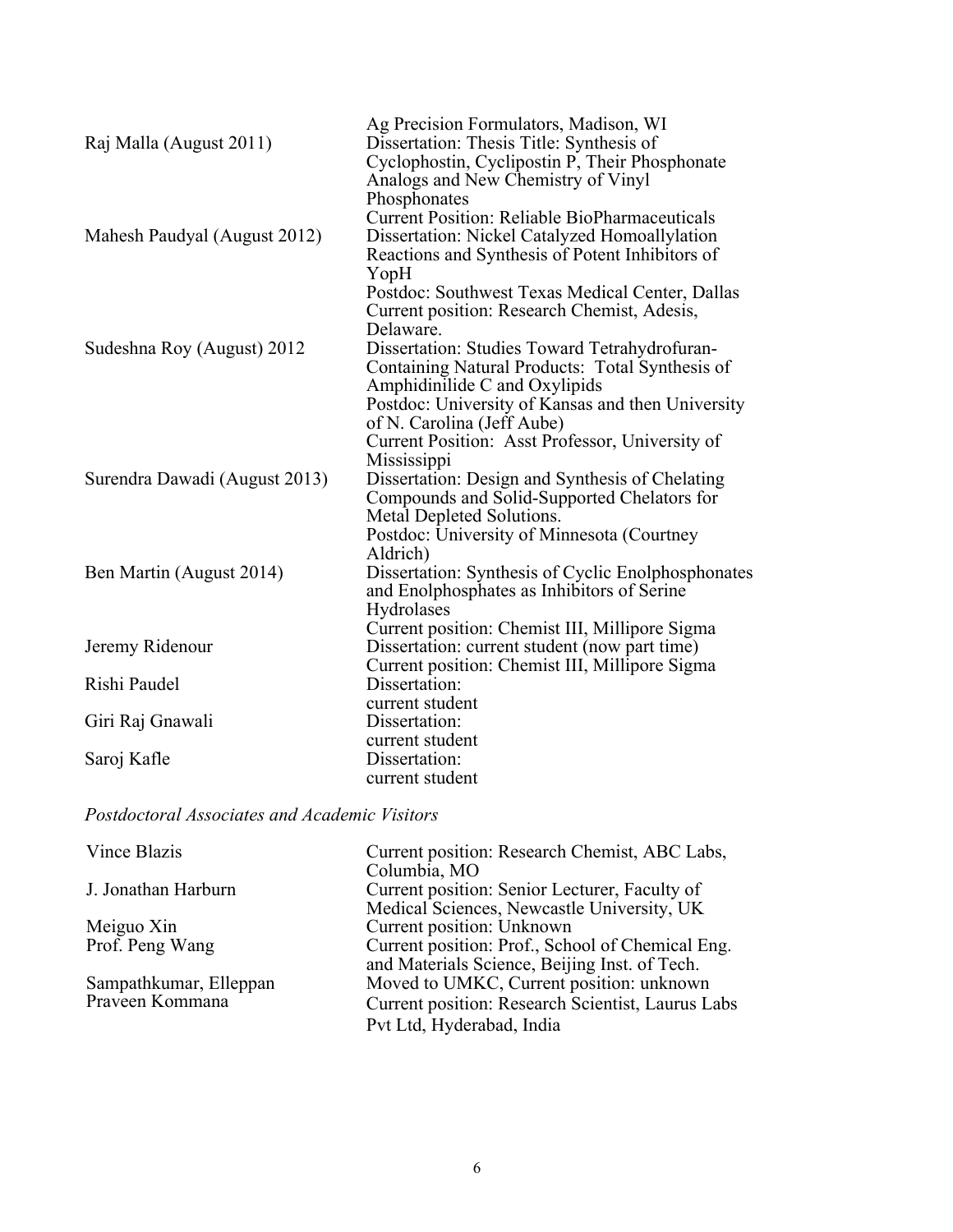### **RESEARCH**

### 1) Publications (Scopus H index  $= 26$ )

#### *A. Dissertations*:

"The Intramolecular Ene Reactions of Some Unsaturated Acyloins" Christopher D. Spilling, Ph.D. thesis, University of Technology, Loughborough, England, 1986.

## *B. Papers*:

## Doctoral

- 1) "The Ene Reactions of Some Unsaturated Acyloins" Brian A. Marples and Christopher D. Spilling *Tetrahedron Letters* **1985**, *26*, 6515-6518.
- 2) "The Ene Reaction of 5-Allyl-2 $\xi$ -hydroxy-5 $\alpha$ -cholestan-3-one: An Unusually Facile Ene Reaction" Brian A. Marples and Christopher D. Spilling *Tetrahedron Letters* **1987**, *28*, 581-584.
- 3) "Intramolecular Ene Reactions of the Unsaturated Acyloin 3-(But-3-enyl)-2-hydroxy-3 methylcyclohexanone" David S. Brown, Brian A. Marples and Christopher D. Spilling *Journal of the Chemical Society, Perkin Transaction 1* **1988**, 2033-2036.
- 4) "Facile Intramolecular Ene Reactions of Steroidal Unsaturated Acyloins" Brian A. Marples and Christopher D. Spilling *Tetrahedron* **1992**, *48*, 4017-4026.
- 5) "The Intramolecular Ene Reaction of  $5$ -(Prop-2-enyl)-2 $\xi$ -Hydroxy- $5\alpha$ -Cholest-3-one" Brian A. Marples and Christopher D. Spilling *Tetrahedron* **1994**, *50*, 13461-13468.

#### Postdoctoral

- 6) "Transfer Hydrogenation: A Stereospecific Method for the Conversion of Nitro Alkanes into Amines" Anthony G.M. Barrett and Christopher D. Spilling *Tetrahedron Letters* **1988**, *29*, 5733- 5734.
- 7) "(Benzyloxy)nitromethane: A New Reagent in  $\beta$ -Lactam Synthesis" Anthony G.M. Barrett, Minn-Chang Cheng, Christopher D. Spilling and Sven J. Taylor *Journal of Organic Chemistry* **1989**, *54*, 992-994.
- 8) "Dichloro(isopropoxy)titanium Nitronates as Reagents for Stereoselective Henry Reactions" Anthony G.M. Barrett, Chantal Robyr and Christopher D. Spilling *Journal of Organic Chemistry* **1989**, *54*, 1233-1234.
- 9) "Stereocontrolled Synthesis of the Pencillanate Ester (2R, 5S) Benzyl-3,3-dimethyl-7-oxo-4-thia-1-azabicyclo[3.2.0]-heptane-3-carboxylate" Anthony G.M. Barrett, Minn-Chang Cheng, Santi Sakdarat, Christopher D. Spilling and Sven J. Taylor *Tetrahedron Letters* **1989**, *30*, 2349-2352.
- 10) "Stereoselective Syntheses of S-Phenyl Tetrahydrofuran-2-thiocarboxylate and Tetrahydropyran-2-thiocarboxylate Derivatives using (Phenylthio)nitromethane" Anthony G.M. Barrett, John A. Flygare and Christopher D. Spilling *Journal of Organic Chemistry* **1989**, *54*, 4723-4726.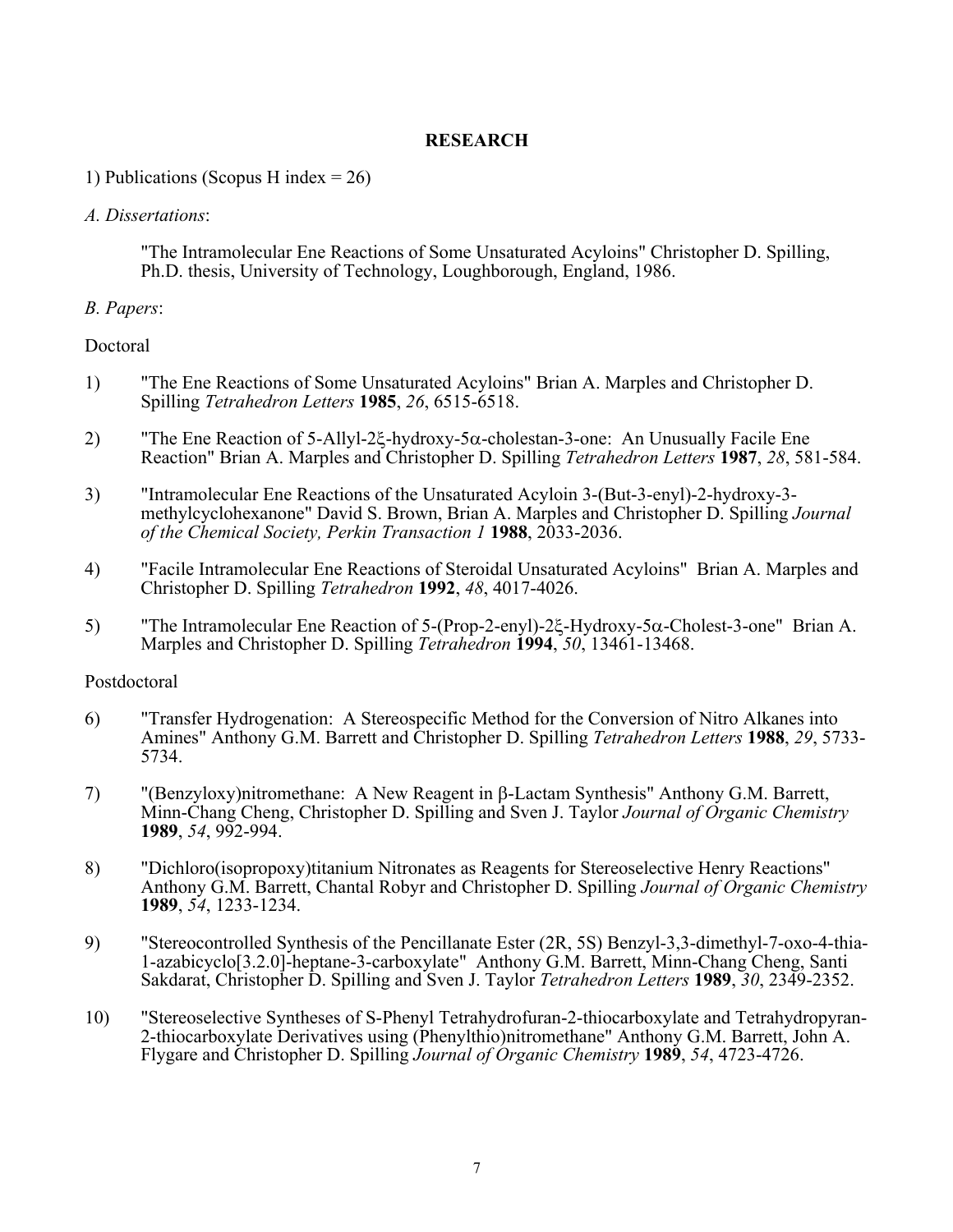11) "Approaches to Avermectin Assembly: A Concise Stereospecific Synthesis of the hexahydrobenzofuran Entity" Anthony G.M. Barrett, Thomas E. Barta, John A. Flygare, Michal Sabat and Christopher D. Spilling *Journal of Organic Chemistry* **1990**, *55*, 2409-2414.

#### Independent Career

- 12) "The Preparation and Reactions of Chiral Phosphorous Acid Diamides" Kevin J. Koeller and Christopher D. Spilling *Tetrahedron Letter* **1991**, *32*, 6297-6300.
- 13) "Reactions of Chiral Phosphorous Acid Diamides" Vincent Blazis, Antonette De la Cruz, Kevin J. Koeller and Christopher D. Spilling *Phosphorus, Sulfur and Silicon* **1993**, *75*, 159-163.
- 14) "Stereoselective Glucal Epoxide Formation" Cecilia H. Marzabadi and Christopher D. Spilling *Journal of Organic Chemistry* **1993**, *58*, 3761-3766.
- 15) "Structure of a Chiral Monocyclic Phosphonamide" Kevin J. Koeller, Nigam P. Rath, and Christopher D. Spilling *Acta Crystallographica* **1993**, *C49*, 1199-1201.
- 16) "Structure of a Chiral Bicylic 1-Hydroxy Phosphonamide" Kevin J. Koeller, Nigam P. Rath, and Christopher D. Spilling *Acta Crystallographica* **1993**, *C49*, 1547-1549.
- 17) "The Enantioselective Addition of Dialkylphosphites to Aldehydes: Catalysis by a Lanthanum Binaphthoxide Complex" Nigam P. Rath and Christopher D. Spilling *Tetrahedron Letters* **1994**, *35*, 227-230.
- 18) "Asymmetric Synthesis of  $\alpha$ -Hydroxy Phosphonamides, Phosphonates and Phosphonic Acids" Vincent J. Blazis, Kevin J. Koeller and Christopher D. Spilling *Tetrahedron Asymmetry* **1994**, *5*, 499-502.
- 19) "Chemistry of Glucal Halohydrins: The Effect of Halide on Epoxide Formation" Cecilia H. Marzabadi, Christopher D. Spilling and Lisa M. Tyler *Tetrahedron* **<sup>1994</sup>**, *50*, 6783- 6796.
- 20) "Structure of a Chiral Bicylic 1-Acetoxy Phosphonamide" Vincent J. Blazis, Kevin J. Koeller, Nigam P. Rath and Christopher D. Spilling *Acta Crystallographica* **1995**, *C51*, 86-88.
- 21) "Chemistry of Chiral Phosphorous Acid Diamides: Lewis Acid Catalyzed Addition to Imines and Oxidation with SnCl<sub>4</sub><sup>"</sup> Kevin J. Koeller, Nigam P. Rath and Christopher D. Spilling *Phosphorus, Sulfur and Silicon* **1995**, *103*, 171-181.
- 22) "Reactions of Phosphorous Acid Diamides: The Asymmetric Synthesis of  $\alpha$ -Hydroxy Phosphonamides, Phosphonates and Phosphonic Acids" Vincent J. Blazis, Kevin J. Koeller and Christopher D. Spilling *Journal of Organic Chemistry* **1995**, *60*, 931-940.
- 23) "Determination of the Enantiomeric Purity and Absolute Configuration of  $\alpha$ -Hydroxy Phosphonates" James Kozlowski, Nigam P. Rath and Christopher D. Spilling *Tetrahedron* **1995**, *51*, 6385-6396.
- 24) "An Efficient Biomimetic Synthesis of Some Marine Sponge Tyrosine Metabolites" Todd R. Boehlow and Christopher D. Spilling *Nat. Prod. Lett.* **1995**, *7*, 1-6.
- 25) "Structure of Ethyl 3-(3-bromo-4-hydroxyphenyl)-2-oximo-propanoate" Todd R. Boehlow, Nigam P. Rath and Christopher D. Spilling *Acta Crystallographica* **1995**, *C51*, 2654-2656.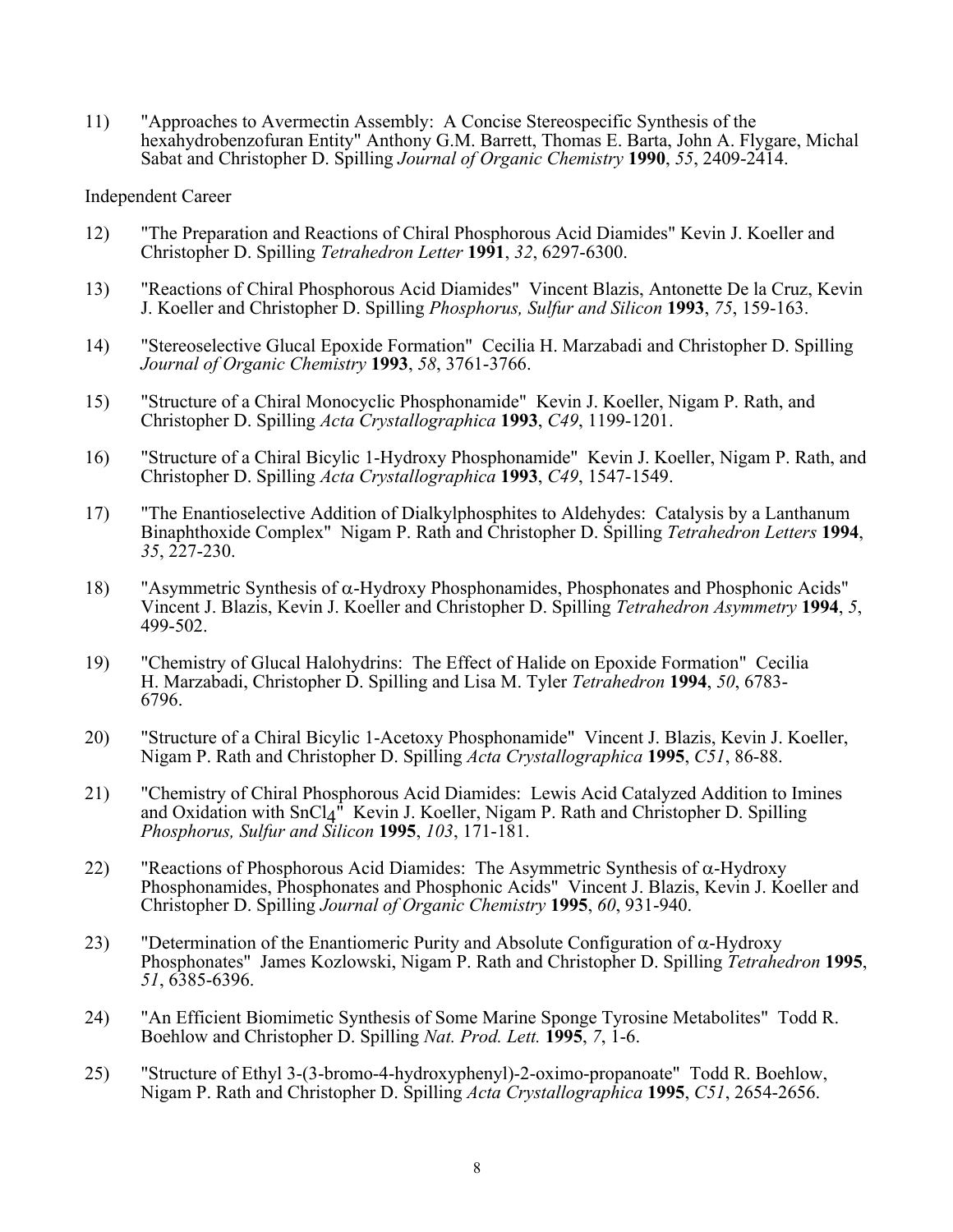- 26) "The Stereo- and Regio- Selective Epoxidation of Alkenes with Methyl Trioxorhenium and Urea-Hydrogen Peroxide Adduct" Todd R. Boehlow and Christopher D. Spilling *Tetrahedron Letters* **1996**, *37*, 2717-2720.
- 27) "Methyl 4-Hydroxy-3-(4-methoxy-2-methoxymethylenoxy-phenyl)-2-(4-methoxy-2- methoxymethylenoxy-phenylmethyl)-5-oxo-2,5-dihydrofuran-2-Carboxylate" Todd R. Boehlow, Nigam P. Rath and Christopher D. Spilling *Acta Crystallographica* **1997**, *C53*, 92-95.
- 28) "Chemistry of Glucal Halohydrins (II): An Unusual Protecting Group Effect in the Competitive Formation of Formyl Furanosides and Methyl Glycosides" John S. Kozlowski, Cecilia H. Marzabadi, Nigam P. Rath and Christopher D. Spilling *Carbohydrate Research* **1997**, *300*, 301- 313.
- 29) "Application of Wallach's Rule in the Comparison of the X Ray Crystal Structures of the Racemate and (S) Enantiomer of (1-hydroxy-3-phenyl-prop-2-enyl) Dimethyl Phosphonate" Vincent J. Blazis, Kevin J. Koeller, Nigam P. Rath and Christopher D. Spilling *Acta Crystallographica* **1997**, *B53*, 838-842.
- 30) "Dimethyl  $(\pm)$  1S\*,2R\*,3S\*-[2,3-epoxypropyl-3-phenyl-1-(N-phenylcarbamoyloxy)] phosphonate" Todd Boehlow, Antonette De la Cruz, Nigam P. Rath and Christopher D. Spilling *Acta Crystallographica* **1997**, *C53*, 1947-1949.
- 31) "Substituent Effects in the Reaction of Allylic Trichloroacetimidates with N-Halosuccinimides: Rearrangement Vs Cyclization" Hossein Shabany and Christopher D. Spilling *Tetrahedron Letters* **1998**, *39*, 1465-1468.
- 32) "New Homochiral Amino-Phosphonamine Ligands: Application in Asymmetric Palladium Catalyzed Allylic Alkylation" Isabel C. F. Vasconcelos, Nigam P. Rath and Christopher D. Spilling *Tetrahedron Asymmetry.* **1998**, *9*, 937-948.
- 33) "The Preparation and Structure of New Homochiral Diazaphosphole Ligands and Their Platinum (II) Chloride Complexes" Isabel C. F. Vasconcelos, Gordon K. Anderson, Nigam P. Rath and Christopher D. Spilling *Tetrahedron Asymmetry*. **1998**, *9*, 927-935.
- 34) "New Homochiral Cyclic Diol Ligands for the Titanium Alkoxide Catalyzed Asymmetric Phosphonylation of Aldehydes" Michael D. Groaning, Bradley J. Rowe, and Christopher D. Spilling *Tetrahedron Letters* **1998**, *39*, 5485-5488.
- 35) "The Synthesis, Structure and Properties of Homochiral Diazaphospholes: Reagents and Ligands for Asymmetric Synthesis" Antonette De la Cruz, Kevin J. Koeller, Nigam P. Rath, Christopher D. Spilling and Isabel Vasconcelos *Tetrahedron* **1998**, *54*, 10513-10524.
- 36) "Intermolecular Charge Transfer in Organic Donor-Acceptor Systems for Optical Storage Applications" Zhi Xu, Ying Dong, C. D. Spilling, V. Lakshminarayanan, and S. V. Pappu, *Proceedings of The International Society for Optical Engineering* (SPIE), **1998**, 3417, 12-18.
- 37) "Preparation of Acyl Phosphonates by the Heterogeneous Oxidation of 1-Hydroxy Phosphonates" Yihua Liao, Hossein Shabany and Christopher D. Spilling *Tetrahedron Letters* **1998**, *39*, 8389-8393.
- 38) "New Catalysts for the Hydrophosphonylation of Aldehydes" Michael D. Groaning, Bradley J. Rowe and Christopher D. Spilling *Phosphorus, Sulfur and Silicon* **1999**, *147*, 1217.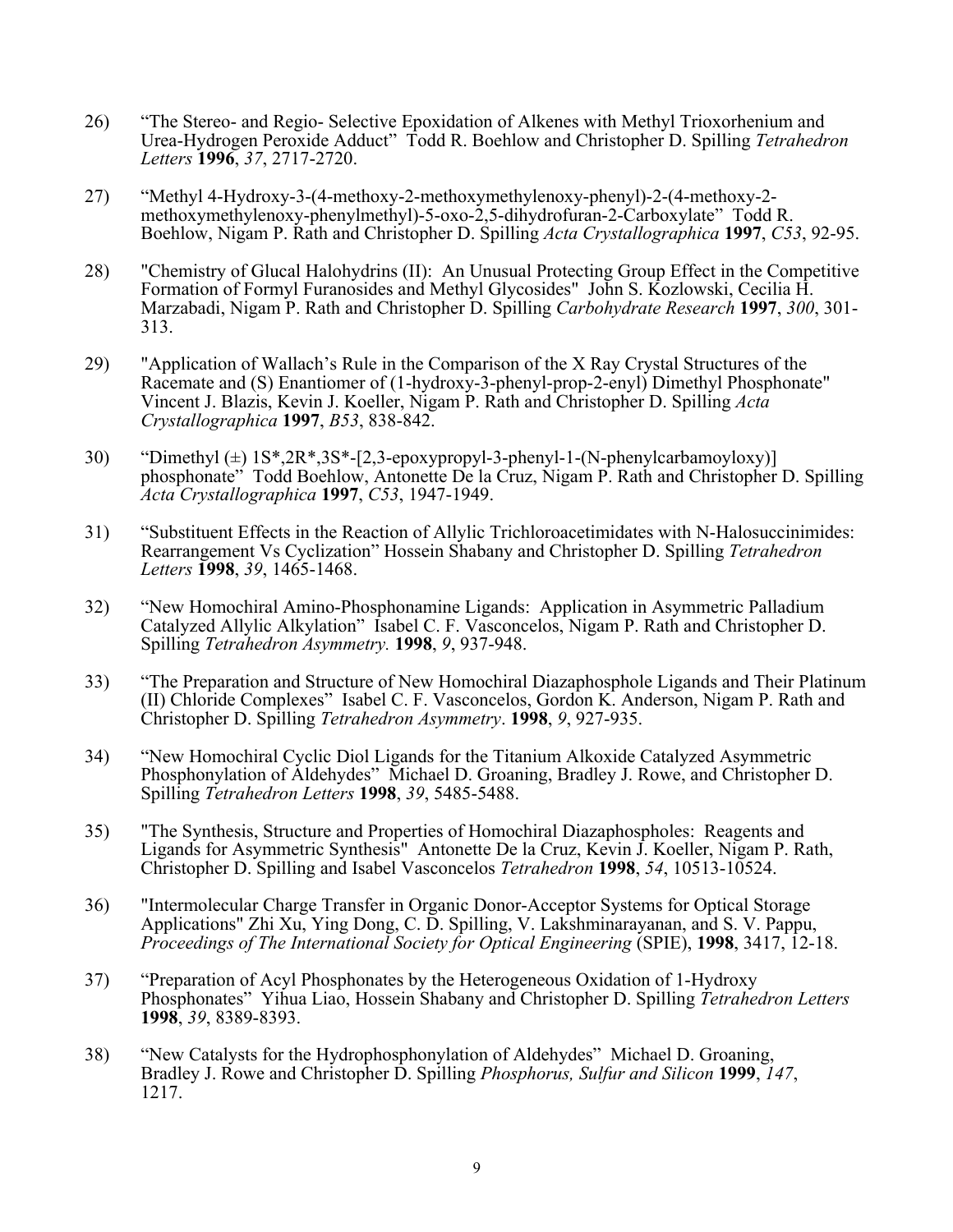- 39) "Stereoselective Reactions of Allylic Hydroxy Phosphonates," M. Antonette De la Cruz, Hossein Shabany and Christopher D. Spilling *Phosphorus Sulfur and Silicon*. **1999**, *144-146*, 181-184.
- 40) "Chemistry of Insect Antifeedants from Azadirachta indica (Part 22): Functionalization of the Decalin Fragment of Azadirachtin via a Claisen Rearrangement Reaction" Steven V. Ley, Clare E. Gutteridge, Andrew R. Pape, Christopher D. Spilling and Cornelia Zumbrunn *Synlett*, **1999**, 1295-1297.
- 41) "An Intramolecular N-H…Co Hydrogen Bond and a Structure Correlation Study of the Pathway for Protonation of the Co(CO)<sub>3</sub>L- Anion (L = CO, PR<sub>3</sub>)" Lee Brammer, Juan C. Mareque Rivas and Christopher D. Spilling *Journal of Organometallic Chemistry*, **2000**, *609*, 36-43.
- 42) "The Synthesis of 1-Hydroxy Phosphonates of High Enantiomeric Excess using Sequential Asymmetric Reactions: Titanium Alkoxide Catalyzed P-C Bond Formation and Kinetic Resolution," Bradley J. Rowe and Christopher D. Spilling *Tetrahedron Asymmetry*, **2001**, *12*, 1701-1708.
- 43) "Approaches to the Synthesis of Some Tyrosine Derived Sponge Metabolites: Synthesis of Verongamine and Purealidin N" Todd R. Boehlow, J. Jonathan Harburn, and Christopher D. Spilling, *Journal of Organic Chemistry*, **2001**, *66*, 3111-3118.
- 44) "Formation of Cyclic Acetals from Allylic Hydroxy Phosphonates via Intramolecular Oxymercuriation" Anchalee Thanavaro and Christopher D Spilling *Phosphorus, Sulfur and Silicon* **2002**, *177*, 1583-1586.
- 45) "Palladium Catalyzed Additions to Allylic Hydroxy Phosphonates: Applications in the Enantioselective Synthesis of Enterolactone and Turmerone" Bradley J. Rowe, Jeffrey Scholten and Christopher D. Spilling *Phosphorus, Sulfur and Silicon* **2002**, *177*, 1881-1884.
- 46) "The Synthesis of 1-Hydroxy Phosphonates of High Enantiomeric Excess using Sequential Asymmetric Reactions: Titanium Alkoxide Catalyzed P-C Bond Formation and Kinetic Resolution" Bradley J. Rowe and Christopher D. Spilling *Phosphorus, Sulfur and Silicon* **<sup>2002</sup>**, *177*, 1955.
- 47) Effects of Proline Analogue Binding on the Spectroscopic and Redox Properties of PutA" Weidong Zhu, Yekatarina Gincherman, Paul Docherty, Christopher D. Spilling, and Donald F. Becker *Archives of Biochemistry and Biophysics* **2002**, *408*, 131-136.
- 48) "Stereospecific Pd(0)-Catalyzed Arylation of an Allylic Hydroxy Phosphonate Derivative: Formal Synthesis of Turmerone" Bradley J. Rowe and Christopher D. Spilling *Journal of Organic Chemistry* **2003**, *68*, 9502-9505.
- 49) "Stereospecific Pd(0)-Catalyzed Malonate Additions to Allylic Hydroxy Phosphonate Derivatives: A Formal Synthesis of (-) Enterolactone" Bingli Yan and Christopher D. Spilling *Journal of Organic Chemistry* **2004**, *69*, 2859-2862.
- 50) "Release of Iron from Transferrin by Phosphonocarboxylate and Diphosphonate Chelating Agents" Wesley R. Harris, Claire E. Brook, Christopher D. Spilling, Sampathkumar Elleppan, Wang Peng, Meiguo Xin and Jennifer Van Wyk *Inorganic Biochemistry* **2004**, *98*, 1824-1836.
- 51) "The Synthesis of Non-Racemic Allylic Hydroxy Phosphonates via Alkene Cross Metathesis" Christopher D. Spilling, Anyu He, Bingli Yan and Anchalee Thanavaro *Journal of Organic Chemistry* **2004**, *69*, 8643-8651.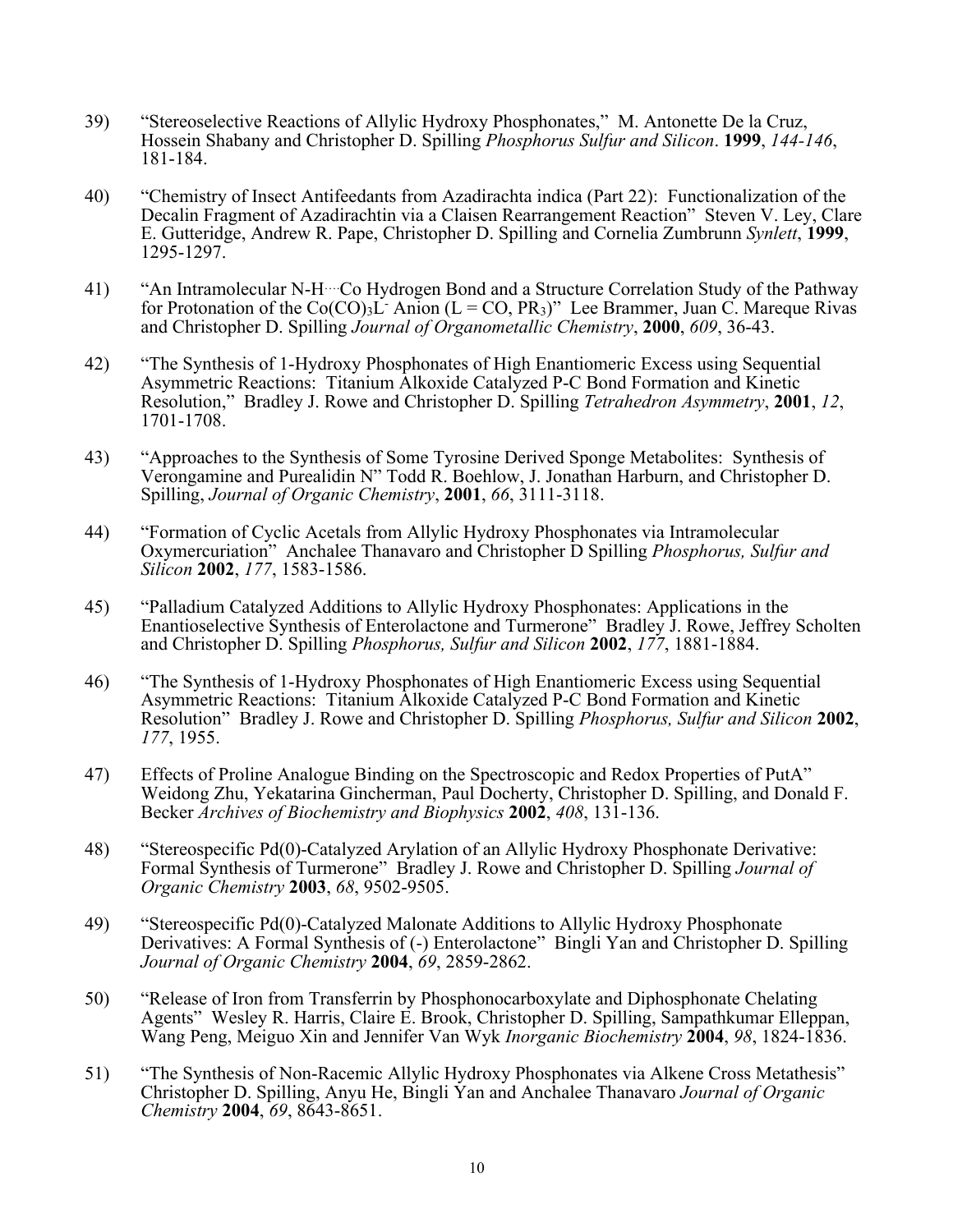- 52) "Allylic Hydroxy Phosphonates: Versatile Chiral Building Blocks" Antonette De la Cruz, Anyu He, Anchalee Thanavaro, Bingli Yan, Christopher D. Spilling and Nigam P. Rath *Journal of Organometallic Chemistry* **2005**, *690*, 2577-2592.
- 53) "Effect of Ligand Structure on the Pathways for Iron Release from Serum Transferrin" Claire E. Brook, Wesley R. Harris, Christopher D. Spilling, Wang Peng, J. Jonathan Harburn and Sujittra Srisung *Inorganic Chemistry* **2005**, 44, 5183-5191.
- 54) "Efficient Synthesis of Tyrosine Derived Marine Sponge Metabolites via Acylation of Amines with a Coumarin" J. Jonathan Harburn, Nigam P. Rath and Christopher D. Spilling *Journal of Organic Chemistry* **2005**, *70*, 6398-6403.
- 55) "Total Synthesis of Rapamycin" Matthew L. Maddes, Miles N. Tackett, Hidenori Watanabe, Paul E. Brennan, Christopher D. Spilling, James S. Scott, David P. Osborn and Steven. V. Ley *Angewandte Chemie International Edition* **2007**, *119*, 597-603.
- 56) "Asymmetric Synthesis of 2-Alkyl-3-Phosphono Propanoic Acids via P-C Bond Formation and Hydrogenation" Pallavi Badkar, Nigam P. Rath, and Christopher D. Spilling *Organic Letters* **2007**, *9*, 3619-3622.
- 57) "Synthesis of Cyclopentenones via Intramolecular HWE and the Palladium Catalyzed Reactions of Allylic Hydroxy Phosphonate Derivatives" Bingli Yan and Christopher D. Spilling *Journal of Organic Chemistry* **2008**, *73*, 5385-5396.
- 58) "Synthesis and Biological Evaluation of a Phosphonate Analog of the Natural Acetyl Cholinesterase Inhibitor Cyclophostin" Saibal Bandyopadhyay, Supratik Dutta, Christopher D. Spilling, Cynthia M. Dupureur and Nigam P. Rath *Journal of Organic Chemistry* **2008**, *73*, 8386-8391.
- 59) "The Synthesis of Azadirachtin: A Potent Insect Antifeedant" Steven V. Ley, Antonio Abad- Somovilla, James C. Anderson, Carles Ayats, Rolf Bänteli, Edith Beckmann, Alistair Boyer, Maria G. Brasca, Abigail Brice, Howard B. Broughton, Brenda J. Burke, Ed Cleator, Donald Craig, Alastair A. Denholm, Ross M. Denton, Thomas Durand-Reville, Luca B. Gobbi, Michael Gçbel, Brian Lawrence Gray, Robert B. Grossmann, Claire E. Gutteridge, Norbert Hahn, Sarah L. Harding, David C. Jennens, Lynn Jennens, Peter J. Lovell, Helen J. Lovell, Mary L. de la Puente, Hartmuth C. Kolb, Win-Jan Koot, Sarah L. Maslen, Catherine F. McCusker, Amos Mattes, Andrew R. Pape, Andrea Pinto, Dinos Santafianos, James S. Scott, Steven C. Smith, Andrew Q. Somers, Christopher D. Spilling, Frank Stelzer, Peter L. Toogood, Richard M. Turner, Gemma E. Veitch, Anthony Wood and Cornelia Zumbrunn *Chemistry, A European Journal* **2008,** *14*, 10683-10704.
- 60) **"**Total Synthesis of Rapamycin" Steven V. Ley, Miles N. Tackett, Matthew L. Maddess, James C. Anderson, Paul E. Brennan, Michael W. Cappi, Jag P. Heer, Céline Helgen, Masakuni Kori, Cyrille Kouklovsky, Stephen P. Marsden, Joanne Norman, David P. Osborn, María Á. Palomero, John B. J. Pavey, Catherine Pinel, Lesley A. Robinson, Jürgen Schnaubelt, James S. Scott, Christopher D. Spilling, Hidenori Watanabe, Kieron E. Wesson, Michael C. Willis *Chemistry, A European Journal* **2009**, 15, 2874-2914.
- 61) "Stereoselective Synthesis of Cyclic Ethers via the Intramolecular Addition of Alcohols to Phosphono Allylic Carbonates" Anyu He, Nongnuch Sutivisedsak, Christopher D. Spilling *Organic Letters* **2009**, *11*, 3124-3127.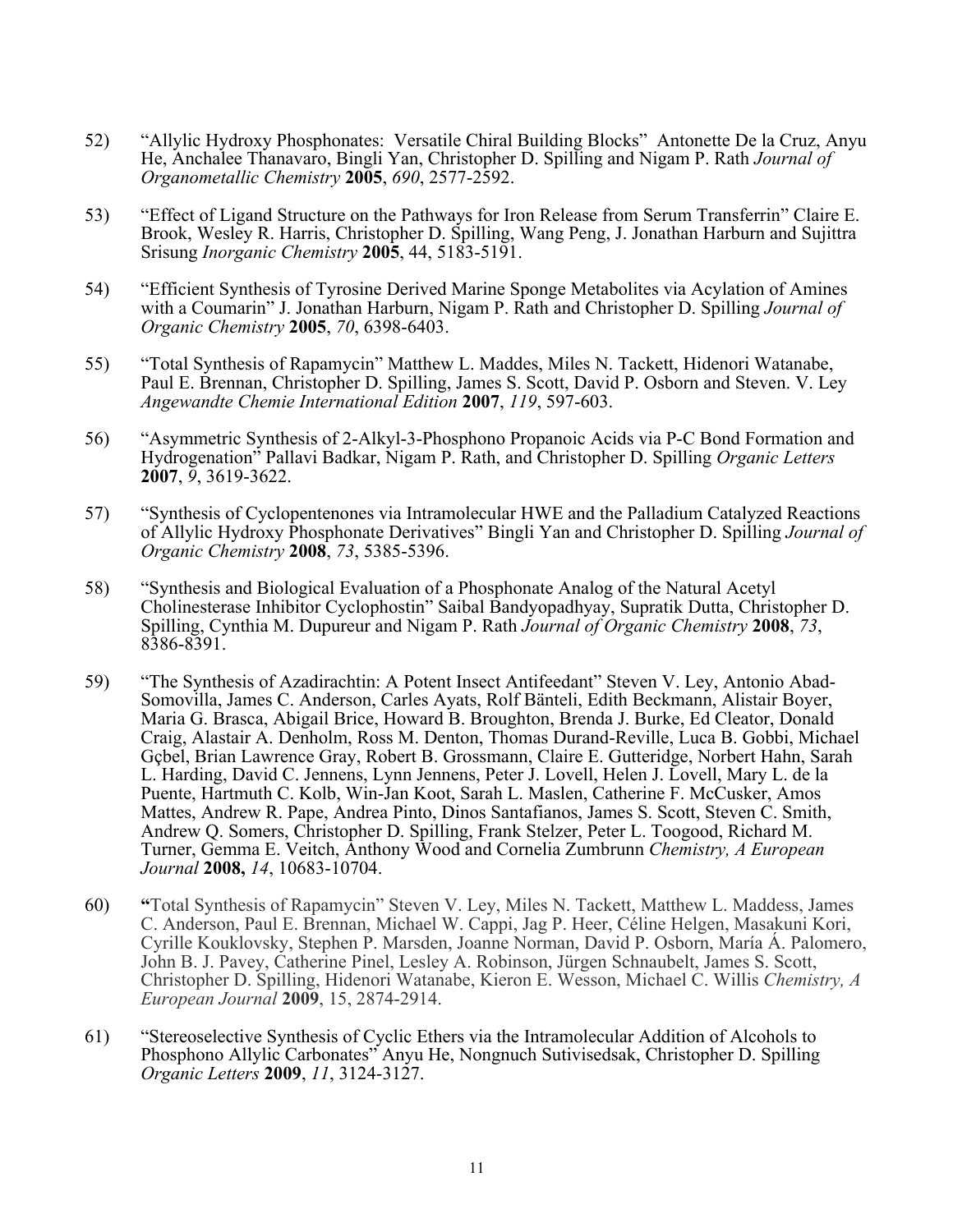- 62) "Synthesis and Kinetic Analysis of Some Phosphonate Analogs of Cyclophostin as Inhibitors of Human Acetylcholinesterase" Supratik Dutta, Raj Malla, Saibal Bandyopadhyay, Christopher D. Spilling and Cynthia M. Dupureur *Bioorganic and Medicinal Chemistry* **2010**, *18*, 2265-2274.
- 63) "A Formal Synthesis of the C1-C9 Fragment of Amphidinolide C Employing the Tamaru Reaction" Mahesh Paudyal, Nigam P. Rath and Christopher D. Spilling *Organic Letters* **<sup>2010</sup>**, *12,* 2954-2957.
- 64) Synthesis of the C(18)-C(34) Fragment of Amphidinolide C and the C(18)-C(29) Fragment of Amphidinolide F" Sudeshna Roy and Christopher D. Spilling *Organic Letters* **2010**, 12, 5326- 5329.
- 65) "Concise Synthesis of 1,3-di-O-substituted Tetrahydropyran Derivatives as Conformationally Restricted Pyranose Mimetics" Laurel K. Mydock, Christopher D. Spilling and Alexei V. Demchenko *Comptes rendus – Chimie* **2011**, 14, 301-306.
- 66) "The First Total Synthesis of  $(\pm)$  Cyclophostin and  $(\pm)$  Cyclipostin P: Inhibitors of the Serine Hydrolases Acetyl Cholinesterase and Hormone Senstive Lipase" Raj K. Malla, Saibal Bandyopadhyay, Christopher D. Spilling, Supratik Dutta and Cynthia M. Dupureur *Organic Letters* **2011**, *13*, 3094-3097.
- 67) "An Expeditious Total Synthesis of both Diastereoisomeric Lipid Dihydroxytetrahydrofurans from *Notheia anomala"* Sudeshna Roy and Christopher D. Spilling *Organic Letters* **2012,** *14*, 2230-2233.
- 68) "Synthesis and Biological Evaluation of Purpurlealidin E-Derived Marine Sponge Metabolites: Aplysamine-2, Aplyzanzine A, and Suberedamines A and B" Suresh K. Kottakota, Dimitrios Evanelopoulos, Amani Alnimr, Sanjib Bhakta, Timothy D. McHugh, Mark Gray, Paul W. Groundwater, Emma C. L. Marrs, John D. Perry, Christopher D. Spilling and J. Jonathan Harburn *Journal of Natural Products* **2012**, *75*, 1090-1101.
- 69) "Synthesis and Kinetic Evaluation of Cyclophostin and Cyclipostins Phosphonate Analogs as Selective and Potent Inhibitors of Microbial Lipases" Vanessa Point, Raj K. Malla, Sadia Diomande, Benjamin P. Martin, Frederic Carrière, Stéphane Canaan, Nigam P. Rath, Christopher D. Spilling and Jean-François Cavalier *Journal of Medicinal Chemistry* **2012**, 55, 10204-10219.
- 70) "Enantioselective Inhibition of Microbial Lipolytic Enzymes by Nonracemic Monocyclic Enolphosphonate Analogs of Cyclophostin" Vanessa Point, Raj K. Malla, Sadia Diomande, Frederic Carrière, Stéphane Canaan, Christopher D. Spilling and Jean-François Cavalier *Journal of Medicinal Chemistry* **2013**, 56, 4393-4401.
- 71) "A filtration System that Greatly Reduces Aluminum in Calcium Gluconate Injection USP used to Prepare Parenteral Nutrition Solutions" Robert A. Yokel, Wesley R. Harris, Christopher D. Spilling, Vasiliy P. Abramov, Jason M. Lone and Robert J. Kuhn *The Journal of Pediatric Pharmacology and Therapeutics* **2014**, *19(3)*, 189-195
- 72) "Support of Academic Synthetic Chemistry using Separation Technologies from the Pharmaceutical Industry" Erik L. Regalado, Marisa C. Kozlowski, John Curto, Tobias Ritter, Michael G. Campbell, Anthony R. Mazzotti, Bruce Hamper, Christopher D. Spilling, Michael P. Mannino, Li Wan, Jin-Quan Yu, Jinchu Liu and Christopher J. Welch *Organic and Biomolecular Chemistry* **2014**, 12, 2161-2166.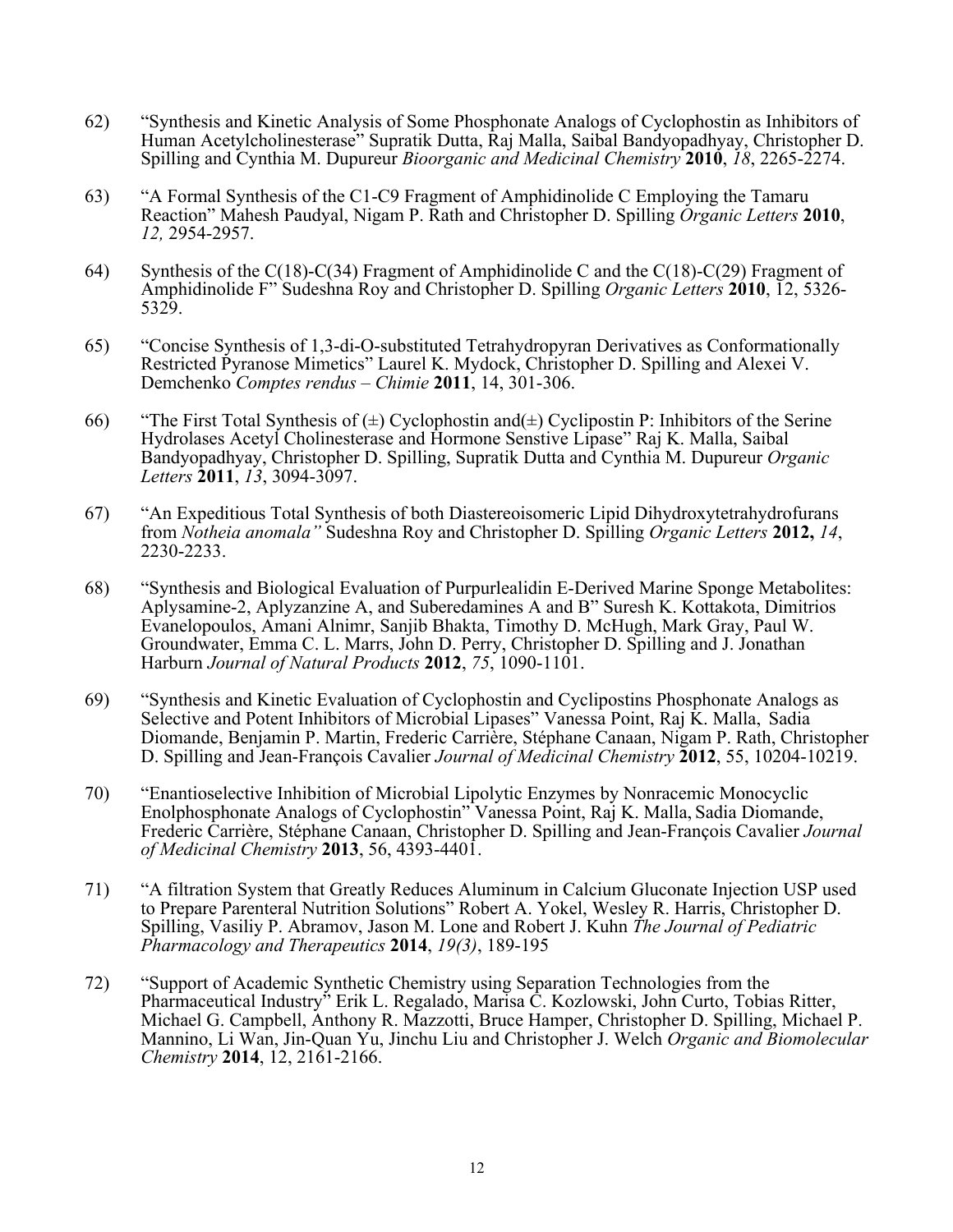- 73) "Relay Cross Metathesis Reactions of Allyl Vinyl Phosphonates" Raj K. Malla, Jeremy N. Ridenour and Christopher D. Spillng *Beilstein Journal of Organic Chemistry* **<sup>2014</sup>**, *10*, 1933- 1941.
- 74) "A New Class of Salicylic Acid Derivtives for Inhibiting YopH of Yersinia Pestis" Mahesh Paudyal, Li Wu, Zhong-Yin Zhang, Christopher D. Spilling and Chung F. Wong *Bioorganic and Medicinal Chemistry* **2014** 22(24), 6781-6788.
- 75) "Trapping Hemiacetals with Phosphono Substituted Palladium Pi Allyl Complexes for the Synthesis of Substituted Cyclic Ethers" Nongnuch Sutivisedsak, Surendra Dawadi and Christopher D. Spilling *Tetrahedron Letters* **2015**, *56*, 3534-3537.
- 76) Rat Hormone Senstive Lipase Inhibition by Cyclipostins and Their Analogs Elena Vasilieva, Supratik Dutta, RaJ K. Malla, Benjamin P. Martin, Christopher D. Spilling and Cynthia M. Dupureur *Bioorganic and Medicinal Chemistry* **2015**, *23*, 944-952.
- 77) "A Practical and Scalable Synthesis of (*S*) & (*R*) 1-(Dimethoxyphosphoryl) allyl methyl carbonate" Sudeshna Roy, Nongnuch Sutivisedsak, Alexander M. Lyss Bruce C. Hamper and Christopher D. Spilling *Synthesis* **2015***, 47*, 3669-3672.
- 78) Synthesis and Comparison of the Biological Activity of Monocyclic Phosphonate, Difluorophosphonate and Phosphate Analogs of the Natural AChE Inhibitor Cyclophostin, Benajmin P. Martin, Elena Vasillieva, Cynthia M. Durpureur and Christopher D. Spilling *Bioorganic and Medicinal Chemistry* **2015**, *23*, 7529-7534.
- 79) "Enantioseparation of α-Hydroxyallylphosphonates and Phosphonoallylic Carbonate Derivatives on Chiral Stationary Phases using Sequential UV, Polarimetric and Refractive Index Detection" Bruce C. Hamper, Michael P. Mannino, Melissa E. Mueller, Liam Harrison and Christopher D. Spilling *Chirality* **2016**, *28*, 656-662.
- 80) "A Practical and Scalable Synthesis of Acrylohydroxamic Acid" Bruce C. Hamper, Brendon T. Sullivan, Nigam Rath and Christopher D. Spilling *Synthesis* **2017**, *49*, 5335-5338.
- 81) "Cyclipostins and Cyclophostin analogs as promising compounds in the fight against tuberculosis" Phuong Chi Nguyen, Vincent Delorme, Anaïs Bénarouche, Benjamin P. Martin, Rishi Paudel, Giri R. Gnawali, Abdeldjalil Madani, Rémy Puppo, Valérie Landry, Laurent, Kremer, Priscille Brodin, Christopher D. Spilling, Jean-François Cavalier1 and Stéphane Canaan *Scientific Reports* **2017**, 7, 11751.
- 82) "Cyclophostin and Cyclipostins analogs, new promising molecules to treat mycobacterial-related diseases" J.-F. Cavalier, Phuong Chi Nguyen, Abdeldjalil Madani, Pierre Santucci, Benjamin P Martin, Rishi Paudel; Sandrine Delattre; Jean-Louis Herrmann, Christopher D SpillingLaurent Kremer, Stéphane Canaan *International Journal of Antimicrobial Agents* **2018**, *51*, 651-654
- 83) "Cyclipostins and Cyclophostin analogs inhibit the antigen 85C from *Mycobacterium tuberculosis* both *in vitro* and *in vivo"* Albertus Viljoen, Matthias Richard, Phuong Chi Nguyen, Patrick Fourquet, Luc Camoin, Rishi Paudal, Giri Gnawali, Christopher Spilling, Jean-François Cavalier, Stéphane Canaan, Mickael Blaise, and Laurent Kremer *Journal of Biological Chemistry* **2018**, *293*, 2755-2769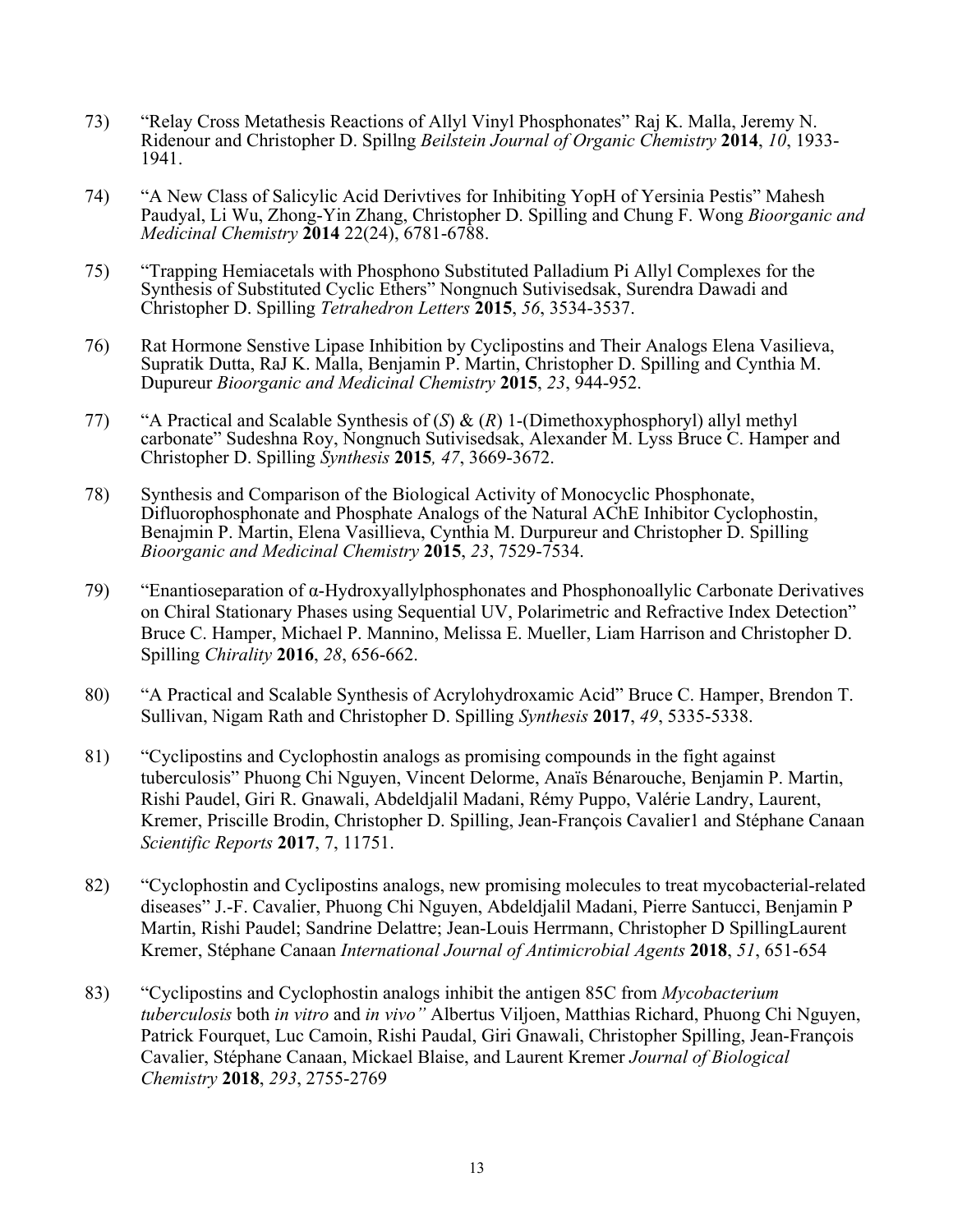- 84) "Biochemical and structural characterization of TesA, a major thioesterase required for outerenvelope lipid biosynthesis in M. tuberculosis" Phuong Chi Nguyen, Van Son Nguyen, Benjamin P Martin, Patrick Fourquet, Luc Camoin, Chistopher D Spilling, Jean-François Cavalier, Christian Cambillau, Stephane Canaan *J. Mol. Biol*. **2018**, 430, 5120-5136.
- 85) "LipG a bifunctional phospholipase/thioesterase involved in mycobacterial envelope remodeling" Pierre Santucci, Vanessa Point, Isabelle Poncin, Alexandre Guy, Céline Crauste, Carole Serveau-Avesque, Jean Marie Galano, Chistopher D. Spilling, Jean-François Cavalier and Stéphane Canaan *Bioscience Reports* **2018**, 38, BSR20181953
- 86) "Synthesis of Phostones via the Palladium-Catalyzed Ring Opening of Epoxy Vinyl Phosphonates" Giri Raj Gnawali, Nigam P, Rath, Christopher D. Spilling *J. Org. Chem.* **2019**, *84*, 8724-8730.
- 87) "The Chemistry and Biology of Cyclophostin, the Cyclipostins and Related Compounds" Christopher D. Spilling *Molecules* **2019**, *24*, 2579
- 88) "Multi-target inhibitors, Cyclipostins and Cyclophostin analogs impair growth of Mycobacterium abscessus" Abdeldjalil Madani, Jeremy Ridenour, Benjamin Martin, Rishi Paudel, Anosha Abdul Basir, Vincent Le Moigne, Jean-Louis Herrmann, Stephane Audebert, Luc Camoin, Laurent Kremer, Christopher Spilling, Stephane Canaan, Jean-François Cavalier *ACS Infectious Diseases* **2019,** 5, 1597-1608
- 89) "Leaving Group Effects in a Series of Electrosprayed CcHhN1 Anthracene Derivatives" Maha T. Abutokaikah, Giri R. Gnawali, Joseph W. Frye, Curtis M. Stump, John Tschampel, Matthew J. Murphy, Eli S. Lachance, Christopher D. Spilling, Benjamin Bythell *Journal of the American Society for Mass Spectrometry* **2019**, *30*(11), 2306-2317.
- 90) "Synthesis of Phosphonomethyl Tetrahydrofurans via the Mori-Tamaru Reaction of Phosphonodienes" Rishi R. Paudel, Jeremy N. Ridenour, Nigam P. Rath and Christopher D. Spilling *Organic Letters* **2020**, *22*, 2, 830-3834.

## *C. Patents*:

- 1) "Method of Preparing Stereospecific Nitroaldols," Anthony G. M. Barrett and Christopher D. Spilling, June 12, 1990, United States Patent Number 4,933,505.
- 2) "Use of Ammonium Formate as a Hydrogen Transfer Reagent for Reduction of Chiral Nitro Compounds with Retention of Configuration," Anthony G. M. Barrett and Christopher D. Spilling, March 24, 1992, United States Patent Number 5,099,067.
- 3) "Coated Magnetically Responsive Particles, and Embolic Materials using Coated Magnetically Responsive Particles" Ritter, Rogers C.; Harburn, Jonathan; Spilling, Christopher; Miller, Kathleen M. 2004, United States Patent 2004/0157082, filed 7/21/03, published 8/14/04, abandoned.
- 4) "Chelating Compounds And Immobilized Tethered Chelators" (original) Wesley R. Harris, Robert Yokel, Christopher D. Spilling, Chang-Guo Zhan, US Patent 7,932,326 B2, filed April 16th 2008, published 10/22/2009, issued 4/26/2011.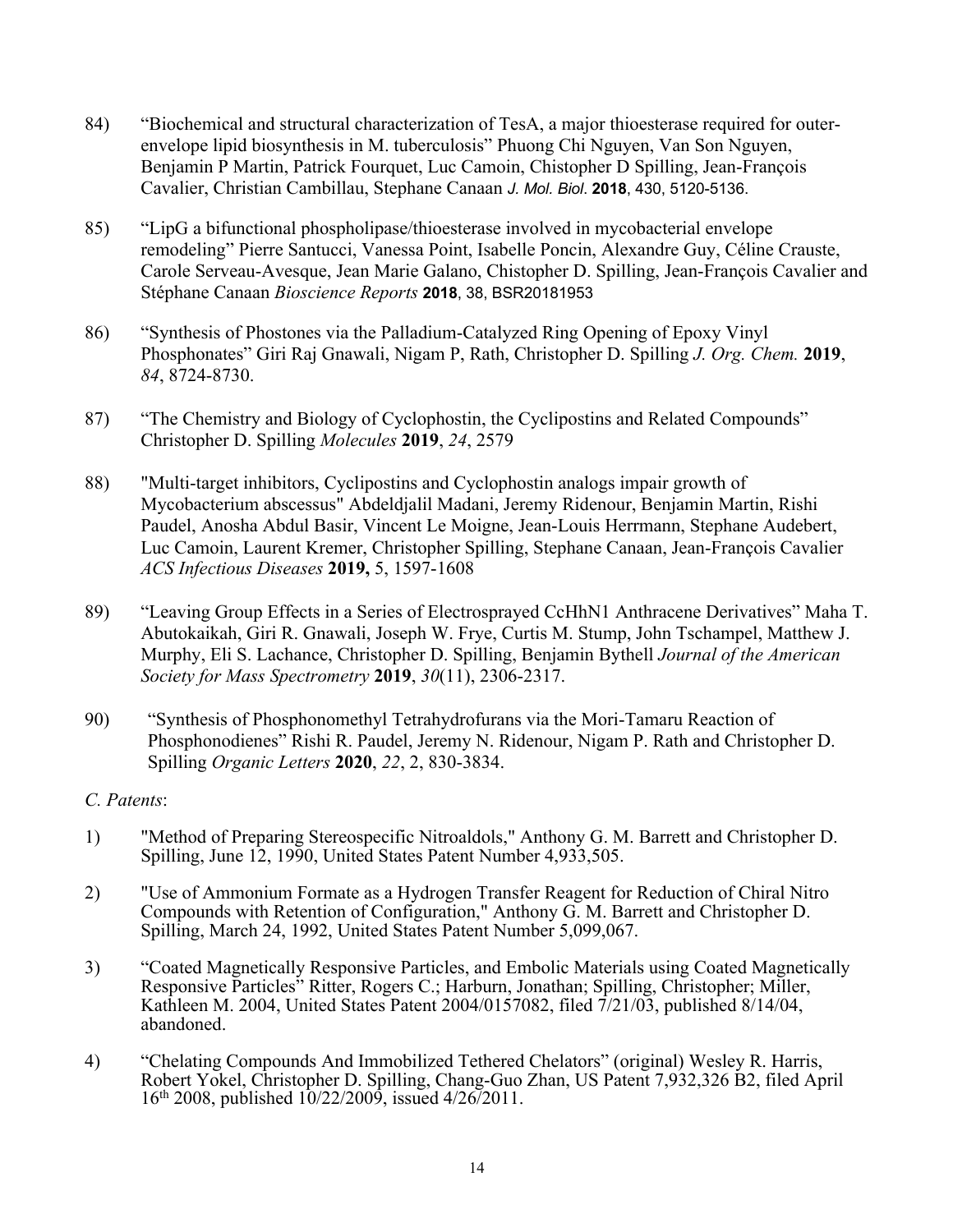- 5) "Removing Aluminum from Solution Using Chelating Compounds And Immobilized Tethered Chelators" (divisional) Wesley R. Harris, Robert Yokel, Christopher D. Spilling, Chang-Guo Zhan, United States Patent 8,066,883, filed 3/21/2011, published 7/14/2011, issued 11/29/2011.
- 6) "Chelating Compounds and Immobilized Tethered Chelators" (continuation in part) Robert Yokel, Wesley R. Harris, Christopher D. Spilling, Robert Kuhn, Surendra Dawadi, United States Patent application US2012/0061325 A1, filed 10/21/2011, published 3/15/2012.
- 7) "Chelating Compounds and Immobilized Tethered Chelators" (continuation in part) Robert Yokel, Wesley R. Harris, Christopher D. Spilling, Robert Kuhn, Surendra Dawadi, Canadian Patent Application 2,792,724
- 8) "Flow Through Filter to Remove Aluminum from Medical Solutions" (continuation in part II) Robert Yokel, Wesley R. Harris, Christopher D. Spilling, Robert Kuhn, Vasiliv P. Abramov, Jason M. Lone, United States Patent Application 2014/186,207, filed 2/21/2014, published. PCT Application PCT/US2014/017608
- 9) "Immobilized Ligands for the Removal of Metal Ions and Methods Thereof" Wesley R. Harris, Christopher D. Spilling, Bruce Hamper, Surendra Dawadi, PCT application PCT/US2014/017685, filed 2/21/2014, published.
- 10) "Fluorescent Labeled Lipase Inhibitors" Christopher D. Spilling, Benjamin P. Martin,. Jean Francois Cavalier, Stephane Canaan PCT application (Ref: UM Disclosure No. 14UMS004) PCT/US2015/017137, filed 2/21/2015, published, U.S. Patent No. 10,047,112 Issue Date August 14, 2018
- *D. Books (chapters, contributions):*
- 1) "Thiophosphoryl Trichloride" in *Encyclopedia of Organic Reagents*, Leo Paquette, Ed., John Wiley and Sons Ltd., **1995**, vol 7, pp 4883-4884. (I, UM)
- 2) "Tetraethyl Pyrophosphite" in Encyclopedia of Organic Reagents, Leo Paquette, Ed., John Wiley and Sons Ltd., **1995**, vol 7, pp 4761-4762. (I, UM)
- 3) "Tetramethylammonium Dimethyl Phosphate" in *Encyclopedia of Organic Reagents*, Leo Paquette, Ed., John Wiley and Sons Ltd., **1995**, vol 3, pp 2055-2056. (I, UM)
- 4) "Diphenyl 2-oxo-3-oxazolinylphosphonate" in *Encyclopedia of Organic Reagents*, Leo Paquette, Ed., John Wiley and Sons Ltd., **1995**, vol 4, pp 2233-2234. (I, UM)
- 5) "Tetraethyl Pyrophosphite" in *Reagents for Glycoside, Nucleotide and Peptide Synthesis*, David Crich, Ed., John Wiley and Sons Ltd., **2005**, pp 583-584. (I, UM)
- 6) "Synthesis of Non-racemic a-Hydroxy Phosphonates via Asymmetric Phospho-Aldol Reactions" Malla, R. K. and Spilling, C. D. in Topics in Current Chemistry: Phosphorus Chemistry. Montchamp, J.-L. Ed., Springer **2015**, *361*, 83-136,
- *E. Book Reviews*
- 1. A review of "New Aspects in Phosphorus Chemistry II. Topics in Current Chemistry, 223. Edited by Jean Pierre Majoral, Springer Verlag, NY, 2003, ISBN 3-540-44086-0" Christopher D. Spilling *Journal of the American Society* **2003**, *125*, 11453.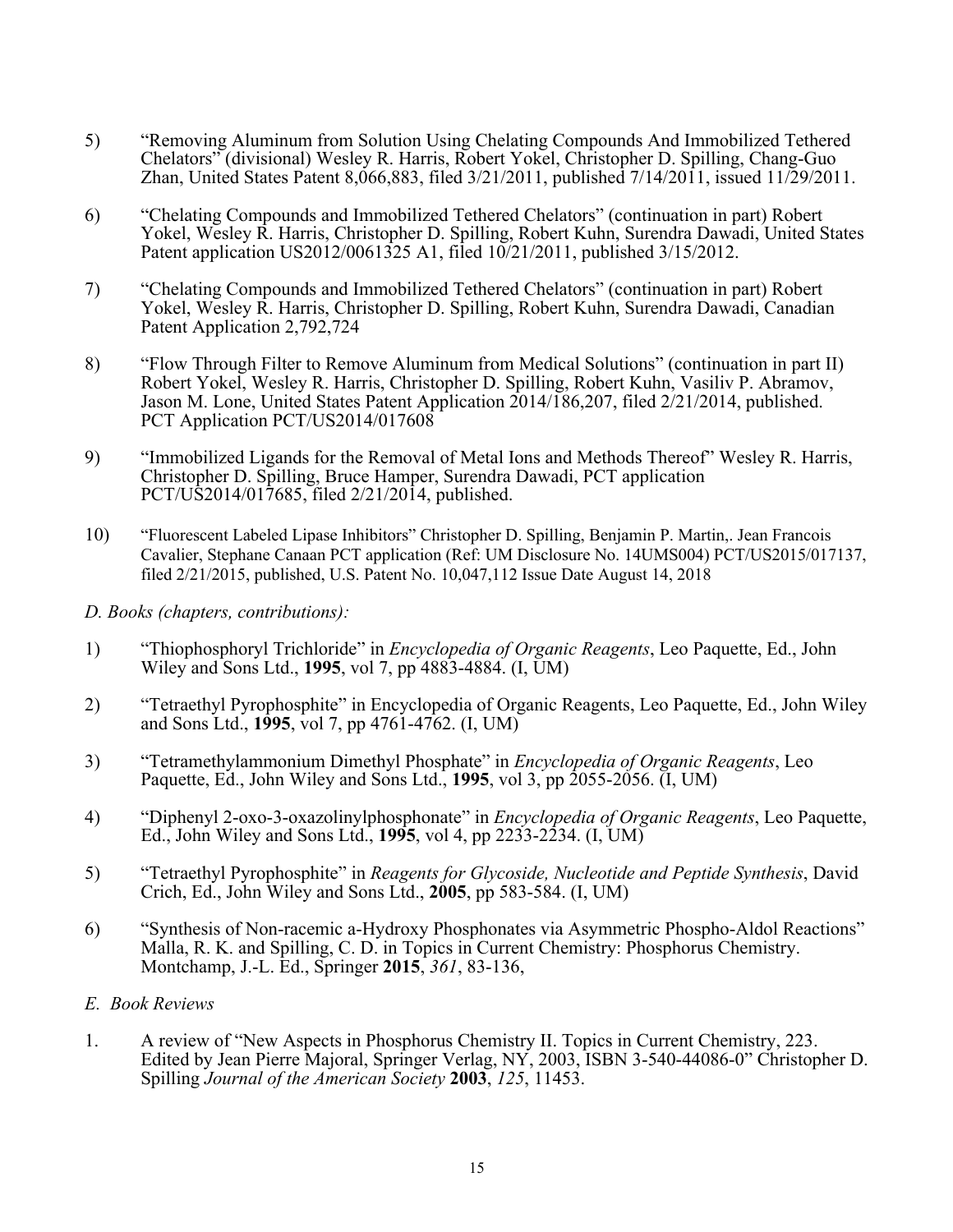2) Invited Lectures

- 1) "Phosphorus and Bromine: A Synthetic Playground" Washington University, St. Louis, MO, November 7, 1991.
- 2) "Phosphorus and Bromine: A Synthetic Playground" St. Louis University, St. Louis, MO, November 22, 1991.
- 3) "The Preparation and Reactions Chiral Phosphorous Acid Diamides (and related chemistry)" University of Delaware, Newark, Delaware, February 16, 1993.
- 4) "New Phosphorus Reagents for Asymmetric Synthesis" 6th Missouri Organic Day, University of Missouri-Columbia, April 17, 1993.
- 5) "Preparation and Reactions of Chiral, Non Racemic 1-Hydroxy Phosphonic Acid Derivatives" Michigan Technological University, Houghton, MI, January 4, 1994.
- 6) "Preparation and Reactions of Chiral, Non Racemic 1-Hydroxy Phosphonic Acid Derivatives" University of Nebraska, Lincoln, NE, January 19, 1994.
- 7) "Preparation and Reactions of Chiral, Non Racemic 1-Hydroxy Phosphonic Acid Derivatives" Kansas State University, Manhattan, KS, January 20, 1994.
- 8) "Preparation and Reactions of Chiral, Non Racemic 1-Hydroxy Phosphonic Acid Derivatives" University of Kansas, Lawrence, KS, January 21, 1994.
- 9) "New Phosphorus Reagents for Asymmetric Synthesis" University of Missouri-St. Louis, February 7, 1994.
- 10) "New Phosphorus Reagents for Asymmetric Synthesis" South East Missouri State University, Cape Giradeau, MO, March 2, 1994.
- 11) "Chiral Phosphorous Acid Diamides: Asymmetric Synthesis of 1-Hydroxy and 3-Amino Phosphonic Acids" Loughborough University, England, June 6th, 1994.
- 12) "Asymmetric Phosphonylation Methods and Synthetic Applications" Organic Reactions and Processes Gordon Research Conference, New Hampton School, NH, July 16-21, 1995
- 13) "Asymmetric Phosphonylation Methods and Synthetic Applications" Ceregen-Monsanto, St. Louis, August 10, 1995
- 14) "Asymmetric Organophosphorus Chemistry: New Reactions and Applications" Cambridge University, November 1996.
- 15) "Asymmetric Organophosphorus Chemistry: New Reactions and Applications" Loughborough University, March 17th, 1997.
- 16) "Asymmetric Organophosphorus Chemistry: New Reactions and Applications" SmithKline Beecham, Tonbridge, Kent, May 21, 1997
- 17) "Asymmetric Organophosphorus Chemistry: New Reactions and Applications" Astra- Zeneca, Macclesfield, June 2, 1997.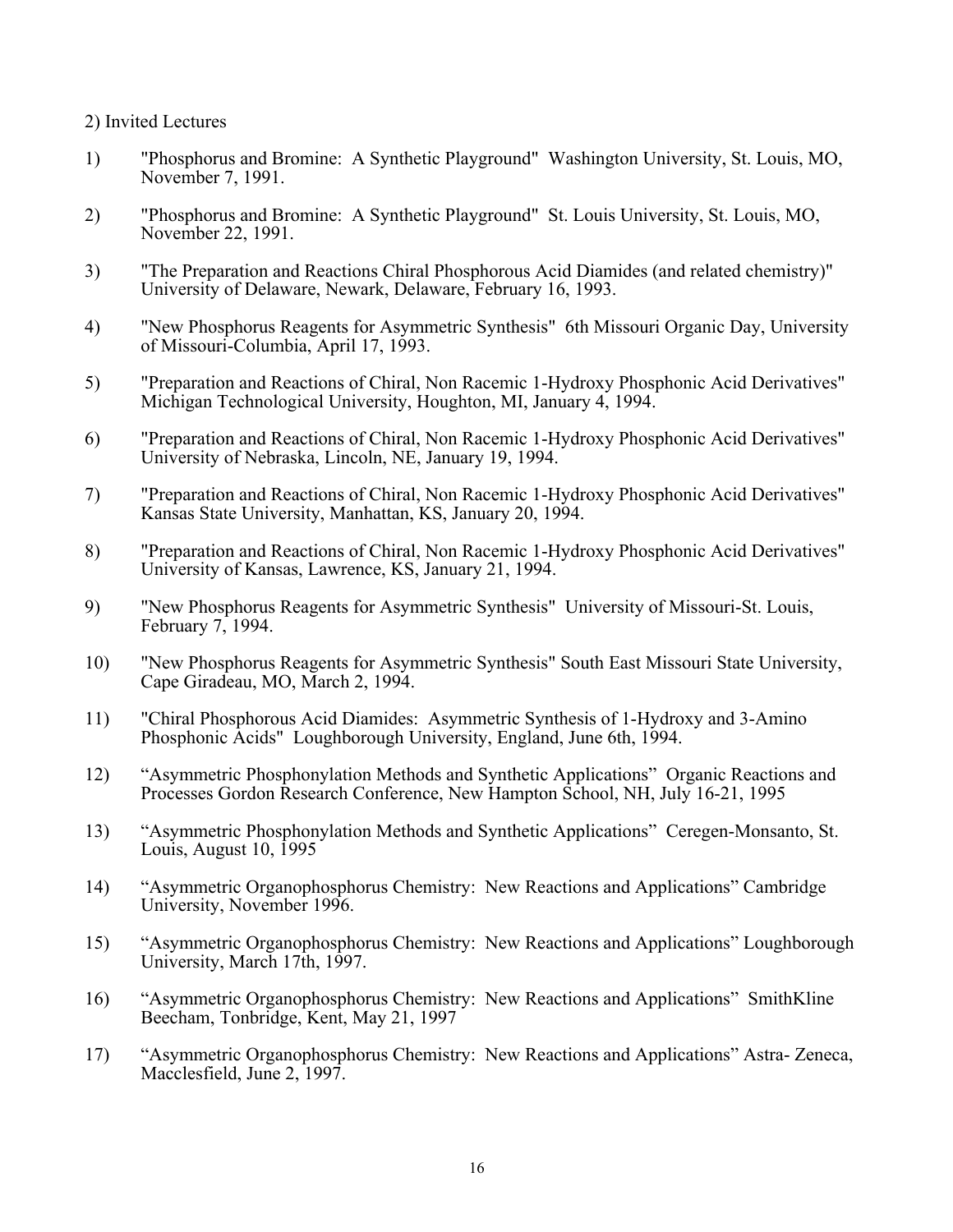- 18) "Recent Developments in Asymmetric Synthesis Using Organophosphorus Compounds" University of Missouri-Columbia, November 17, 1997.
- 19) "Recent Developments in Asymmetric Synthesis Using Organophosphorus Compounds" University of Missouri-Kansas City, January 29, 1998.
- 20) "Recent Developments in Asymmetric Synthesis Using Organophosphorus Compounds" University of Memphis, February 20, 1998.
- 21) "The Application of Pericyclic Reactions to Some Stereochemical Problems" University of Missouri-St. Louis, April 27, 1998.
- 22) "From Chemo-Enzymatic Synthesis to Enzyme Inhibitors: Chemistry of Allylic Hydroxy Phosphonates" Washington University, School of Medicine, Jan 19, 1999.
- 23) "From Chemo-Enzymatic Synthesis to Enzyme Inhibitors: Chemistry of Allylic Hydroxy Phosphonates" University of Iowa, Feb 12, 1999.
- 23) "From Chemo-Enzymatic Synthesis to Enzyme Inhibitors: Chemistry of Allylic Hydroxy Phosphonates" Montana State University, March 5, 1999.
- 24) "From Chemo-Enzymatic Synthesis to Enzyme Inhibitors: Chemistry of Allylic Hydroxy Phosphonates" Illinois State University, March 19, 1999.
- 25) "From Chemo-Enzymatic Synthesis to Enzyme Inhibitors: Chemistry of Allylic Hydroxy Phosphonates" Roche Discovery, Welwyn Garden City, UK, June 8, 1999.
- 26) "From Chemo-Enzymatic Synthesis to Enzyme Inhibitors: Chemistry of Allylic Hydroxy Phosphonates" Birmingham University, UK, June 24, 1999.
- 27) "From Chemo-Enzymatic Synthesis to Enzyme Inhibitors: Chemistry of Allylic Hydroxy Phosphonates" Brown University, Providence, Rhode Island, November 16, 1999.
- 28) "From Chemo-Enzymatic Synthesis to Enzyme Inhibitors: Chemistry of Allylic Hydroxy Phosphonates" University of Massachusetts-Dartmouth, November 17, 1999.
- 29) "From Chemo-Enzymatic Synthesis to Enzyme Inhibitors: Chemistry of Allylic Hydroxy Phosphonates" University of Connecticut, November 18, 1999.
- 30) "Chemoezymatic Approaches to Chiral, Non Racemic Hydroxy Phosphonates and Synthetic Applications" Pharmacia, Chesterfield, Missouri, September 27, 2000.
- 31) "From Chemo-Enzymatic Synthesis to Enzyme Inhibitors: Chemistry of Allylic Hydroxy Phosphonates" University of Kansas, Lawrence, Kansas, September 29, 2000.
- 32) "Recent Advances in Organophosphorus Chemistry" University of Missouri-St. Louis, October 9, 2000.
- 33) "Chemoezymatic Approaches to Chiral, Non Racemic Hydroxy Phosphonates and Synthetic Applications" Pharmacia, Chesterfield, Missouri, September 27, 2000.
- 34) "From Chemo-Enzymatic Synthesis to Enzyme Inhibitors: Chemistry of Allylic Hydroxy Phosphonates" University of Kansas, Lawrence, Kansas, September 29, 2000.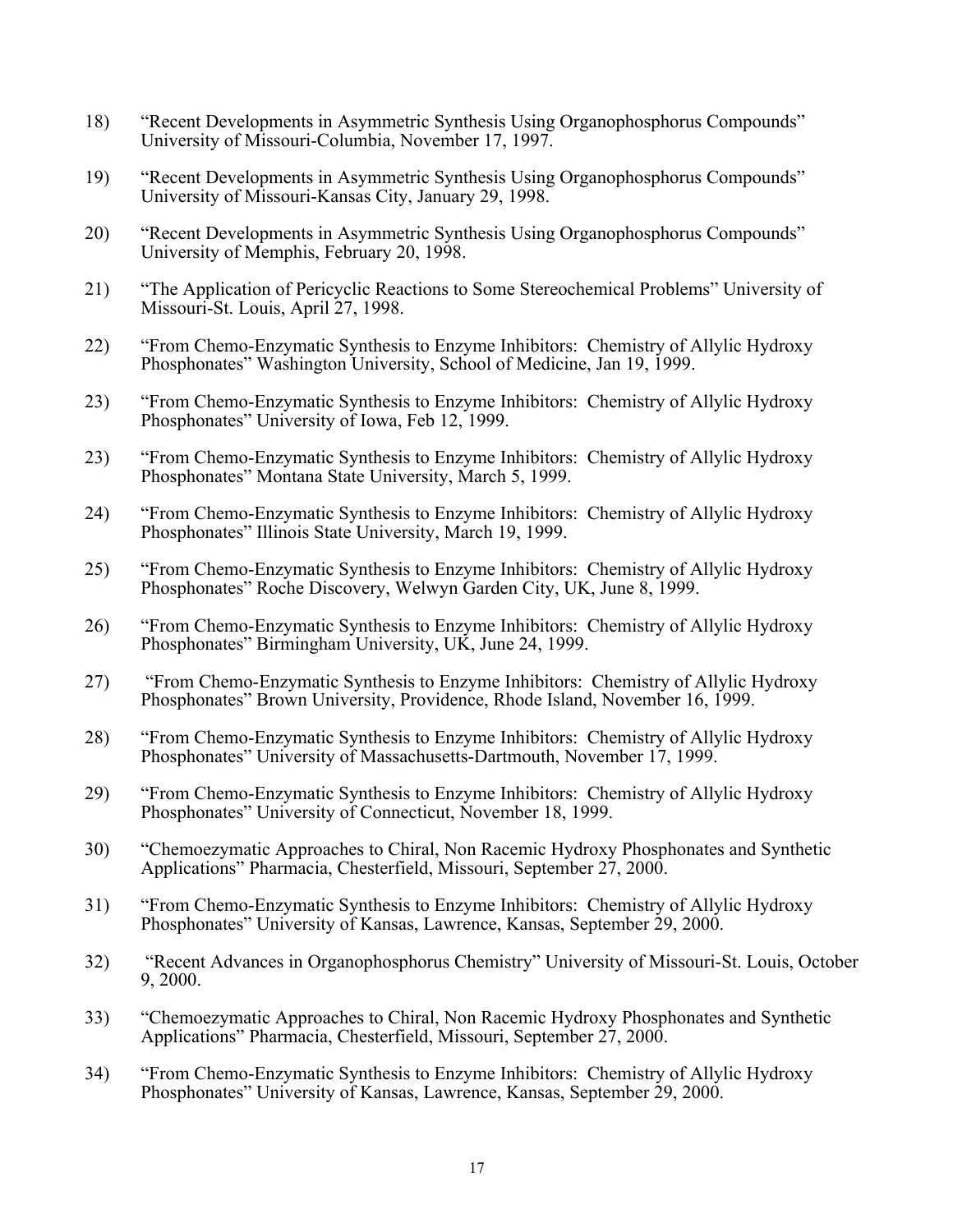- 35) "Recent Advances in Organophosphorus Chemistry" University of Missouri-St. Louis, October 9, 2000.
- 36) "Asymmetric Synthesis with Allylic Hydroxy Phosphonates" Southeast Missouri State University, September 19, 2001.
- 37) "Stereoselective Reactions of Allylic Hydroxy Phosphonates" University of Wisconsin-Eau Claire, November 30,2001.
- 38) "Palladium Catalyzed Reactions of Allylic Hydroxy Phosphonates" Missouri Inorganic Day, University of Missouri-St. Louis, May 4, 2002.
- 39) "Palladium Catalyzed Reactions of Allylic Hydroxy Phosphonates" Kings College, London, UK, May 27, 2002.
- 40) "Palladium Catalyzed Reactions of Allylic Hydroxy Phosphonates" Astra-Zeneca, Macclesfield, UK, May 29, 2002.
- 41) "Asymmetric Synthesis with Allylic Hydroxy Phosphonates" Natural Products Gordon Research Conference, Tilton Academy, NH, July 29-August 2, 2002.
- 42) Asymmetric Synthesis and Stereoselective Reaction of Allylic Hydroxy Phosphonates" Western Michigan University, May 19, 2003.
- 43) "Allylic Hydroxy Phosphonates: Versatile Chiral Building Blocks" University of Memphis, TN, October 3, 2003.
- 44) "Allylic Hydroxy Phosphonates: Versatile Chiral Building Blocks" St. Louis University St. Louis Section of the American Chemical Society Organic Synthesis Discussion Group, December 17, 2003.
- 45) Allylic Hydroxy Phosphonates: Versatile Chiral Building Blocks, University of Mississippi, March, 4, 2004.
- 46) Allylic Hydroxy Phosphonates: Versatile Chiral Building Blocks, 16th International Conference on Phosphorus Chemistry, Birmingham, England July 7, 2004.
- 47) Allylic Hydroxy Phosphonates: Versatile Chiral Building Blocks, University of Arkansas, September 9, 2004.
- 48) "Natural Products as Scaffolds for Crystal Engineering," Open House Symposium for the UMSL X-Ray Facility, Christopher D. Spilling, UMSL, St. Louis MO, 08-17-2005.
- 49) "Natural Product Synthesis with Allylic Hydroxy Phosphonates," Southern Illinois University-Edwardsville, Illinois, 09-14-2005.
- 50) "Natural Product Synthesis with Allylic Hydroxy Phosphonates," Sheffield University, UK, 12- 12-2005.
- 51) "Natural Product Synthesis with Allylic Hydroxy Phosphonates," Sunderland University, UK, 12-08-2005.
- 52) "Natural Product Synthesis with Allylic Hydroxy Phosphonates," Heriot-Watt University, Edinburgh, Scotland, 12-07-2005.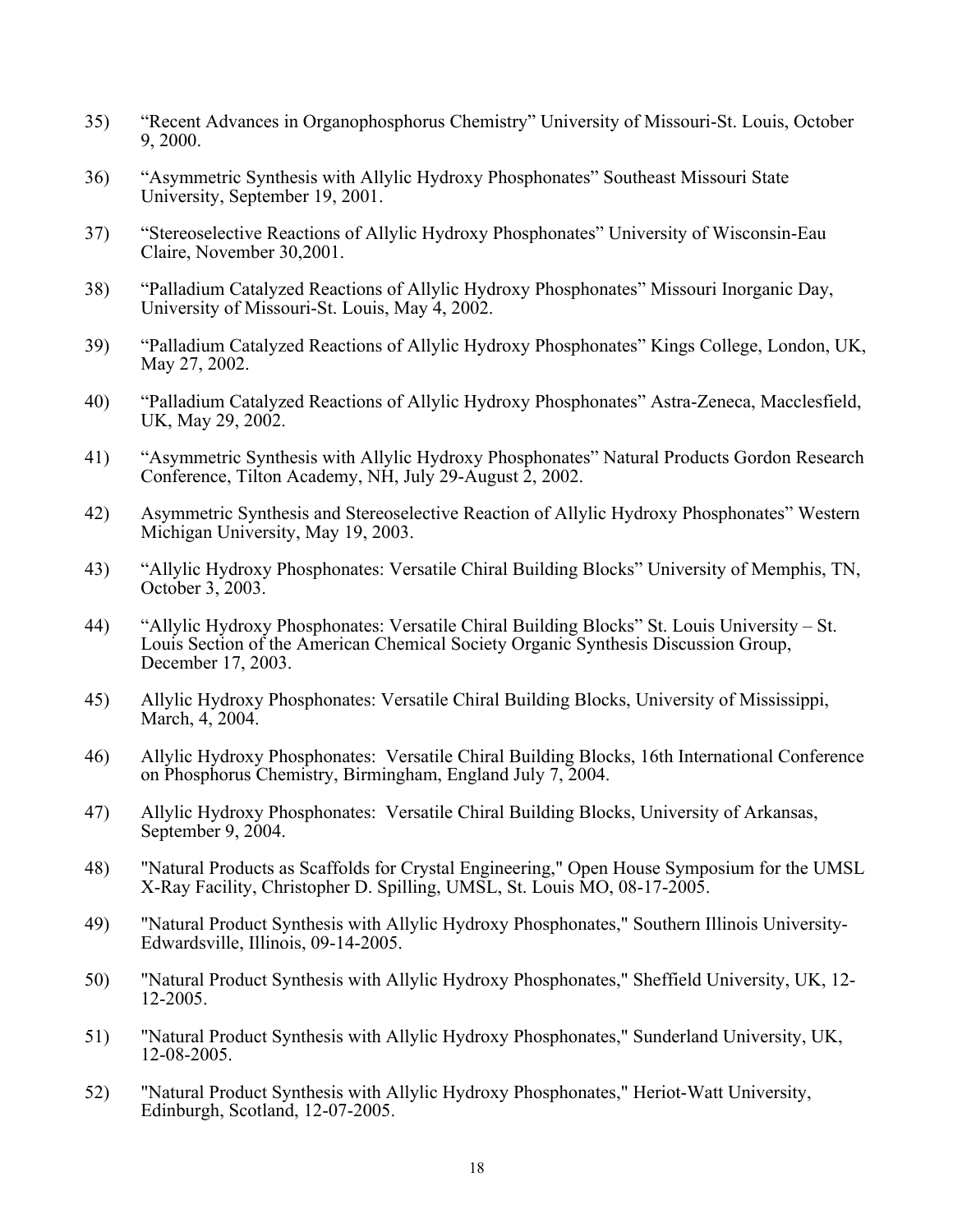- 53) "Asymmetric Synthesis of Biologically Interesting Phosphates, Phosphonates and Phosphinates" A Symposium in Honor of Prof Sheldon Cremer at the Great Lakes Regional Meeting of the American Chemical Society, Milwaukee, WI, June 1, 2006.
- 54) "Natural Product Synthesis with Allylic Hydroxy Phosphonates" University of Texas-Arlington, November  $6<sup>th</sup>$ , 200 $6<sup>th</sup>$
- 55) "Natural Product Synthesis with Allylic Hydroxy Phosphonates" Texas Christian University, November  $7<sup>th</sup>$ , 2006
- 56) "Natural Product Synthesis with Allylic Hydroxy Phosphonates" Western Illinois University March 2, 2007
- 57) "Natural Product Synthesis with Allylic Hydroxy Phosphonates" University of Missouri- St. Louis, April 23, 2007
- 58) "Natural Product Synthesis with Allylic Hydroxy Phosphonates" University of East Anglia, UK, July 3, 2007
- 59) "Natural Product Synthesis with Allylic Hydroxy Phosphonates" University of Maryland, June 2, 2008.
- 60) "Total Synthesis of Cyclophostin, the Cyclipostins, and Phosphonate Analogs" 44th Midwest Regional Meeting of the American Chemical Society: Symposium on Organophosphorus Chemistry, Iowa City, IA, October 2009.
- 61) "Total Synthesis of Cyclophostin, the Cyclipostins, and Phosphonate Analogs" Department of Biochemistry and Biophysics, Washington University, St. Louis, February 24<sup>th</sup>, 2010.
- 62) "Approaches to Tetrahydrofuran Containing Natural Products," Joint 46th Midwest and 39th Great Lakes Regional Meeting of the American Chemical Society, St. Louis, MO, October 19, 2011.
- 63) "Applications of Phosphono Allylic Carbonates in the Asymmetric Synthesis of Heterocycles" Michigan State University, October 12<sup>th</sup> 2012.
- 64) "Applications of Phosphono Allylic Carbonates in the Asymmetric Synthesis of Heterocycles" South East Missouri State University, February 27<sup>th</sup> 2013.
- 65) "Applications of Phosphono Allylic Carbonates in the Asymmetric" Missouri Organic Day April 27, 2013.
- 66) "Applications of Phosphono Allylic Carbonates in the Asymmetric Synthesis of Heterocycles" Washington Universty, St. Louis, September 26, 2013
- 67) "Technology Transfer from Academic Labs" St. Louis Section American Chemical Society Younger Chemist Committee, Dentons Law Firm, St. Louis, MO December 3, 2013.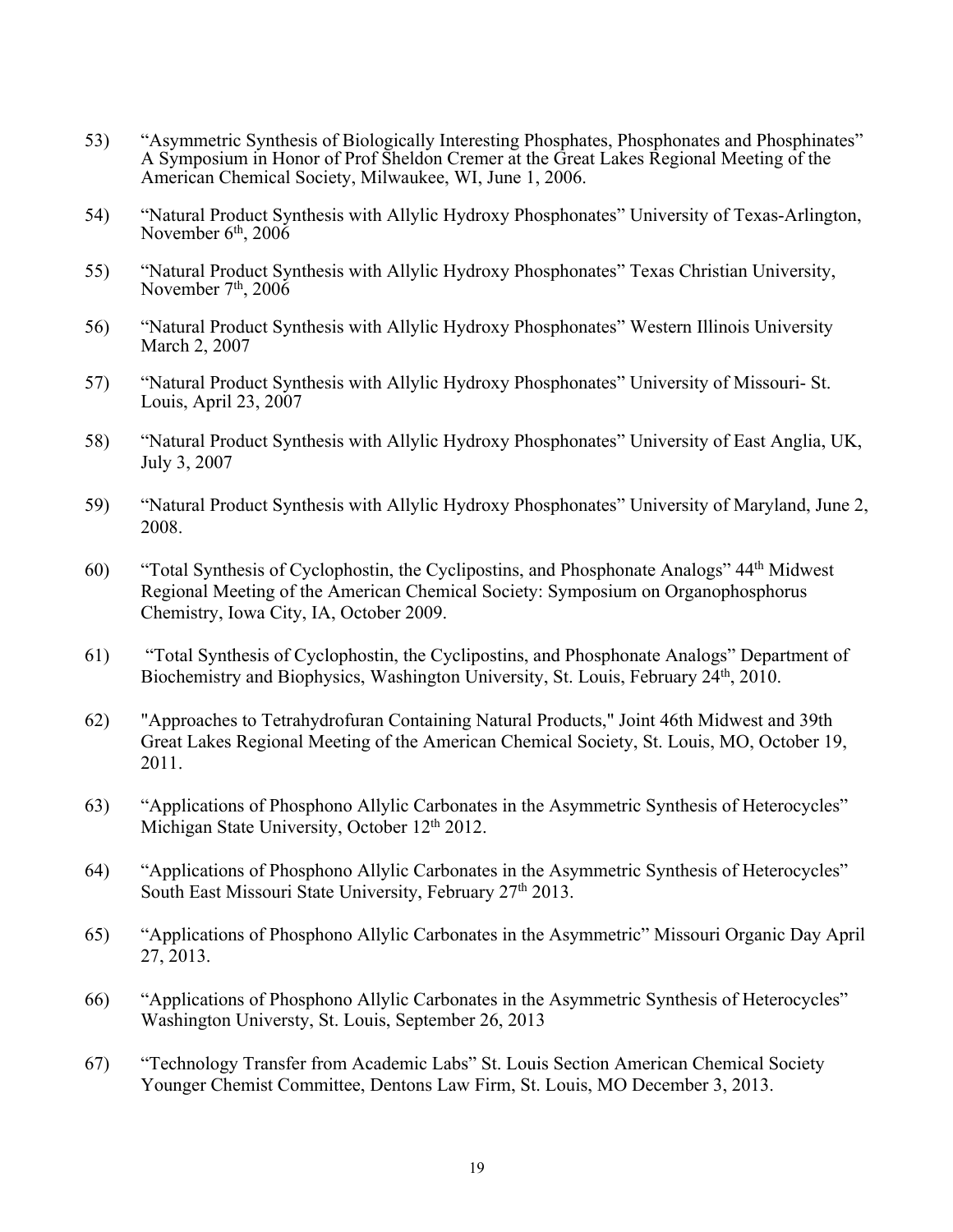- 68) "Synthesis of Analogs of Cyclophostin for Structure Activity Relationship Studies with Acetylcholinesterase and Hormone-Sensitive Lipase" International Conference on Phosphorus Chemistry, Ireland, June 29-July 2, 2014.
- 69) "Synthesis of Cyclophostin and Realted Compounds as Lipase Inhibitors" University of Iowa April 30th 2015.
- 70) "Removal of aluminum from total parenteral nutrition solutions" Two Year College Chemistry Consortium (2YC3) conference, St. Charles Community College, September 18th, 2015 (banquet lecture).
- 71) "New Phosphonate Analogs Cyclosphostin and Cyclipostins: Synthesis and Kinetic Evaluation as Inhibitors of Lipases" Florida Internaional University, November 18th, 2015.
- 72) "A Comparison of Classical and De Novo Approaches to Synthesis of Phostones " XXI International Conference on Phosphorus Chemistry, Kazan, Russia, June 5<sup>th</sup>-10<sup>th</sup>, 2016 (Keynote).
- 73) "Synthesis and Evaluation of Analogs of Cyclophostin and the Cyclipostins as Inhibitors of Microbial Lipases" XXI International Conference on Phosphorus Chemistry, Kazan, Russia, June  $5<sup>th</sup>$ -10<sup>th</sup>, 2016.
- 74) "Synthesis of Biologically Active Phosphorus-Containing Heterocycles" International Conference on Phosphorus Chemistry, Budapest, Hungary, July 5<sup>th</sup>-10<sup>th</sup>, 2018 (Plenary)
- 75) "Synthesis of Biologically Active Phosphorus-Containing Heterocycles" University of Ghent, Belgium, September 13<sup>th</sup>, 2018.
- 76) "Synthesis of Biologically Active Phosphorus-Containing Heterocycles" University of Birmingham, UK, May 28<sup>th</sup>, 2019.

# **Grants and Contracts**

*University of Missouri-St. Louis, Campus Support, funded:*

- 1) "Chiral Phosphonates and Phosphonamides in Stereoselective Bond Formations" UM-St. Louis Improved Research Quality, **\$4,500**, 5/90-12/90.
- 2) "Chiral Phosphonates and Phosphonamides in Stereoselective Bond Formations" UM-St. Louis Weldon Spring Fund, **\$13,000**, 5/90-5/91.
- 3) "Approaches to the Total Synthesis of Gilvocarcin and Related Aryl C-Glycoside Antibiotics" UM-St. Louis Improved Research Quality, **\$4,320**, 5/91-12/91.
- 4) "Approaches to the Total Synthesis of Gilvocarcin and Related Aryl C-Glycoside Antibiotics" UM-St. Louis Summer Research Fellowship, **\$4,100**, 5/91-9/91.
- 5) "Improved NMR Data Handling" UM-St. Louis Improved Research Quality, Chemistry Department proposal written and organized with R E K Winter, **\$4,500**, 5/91-9/91.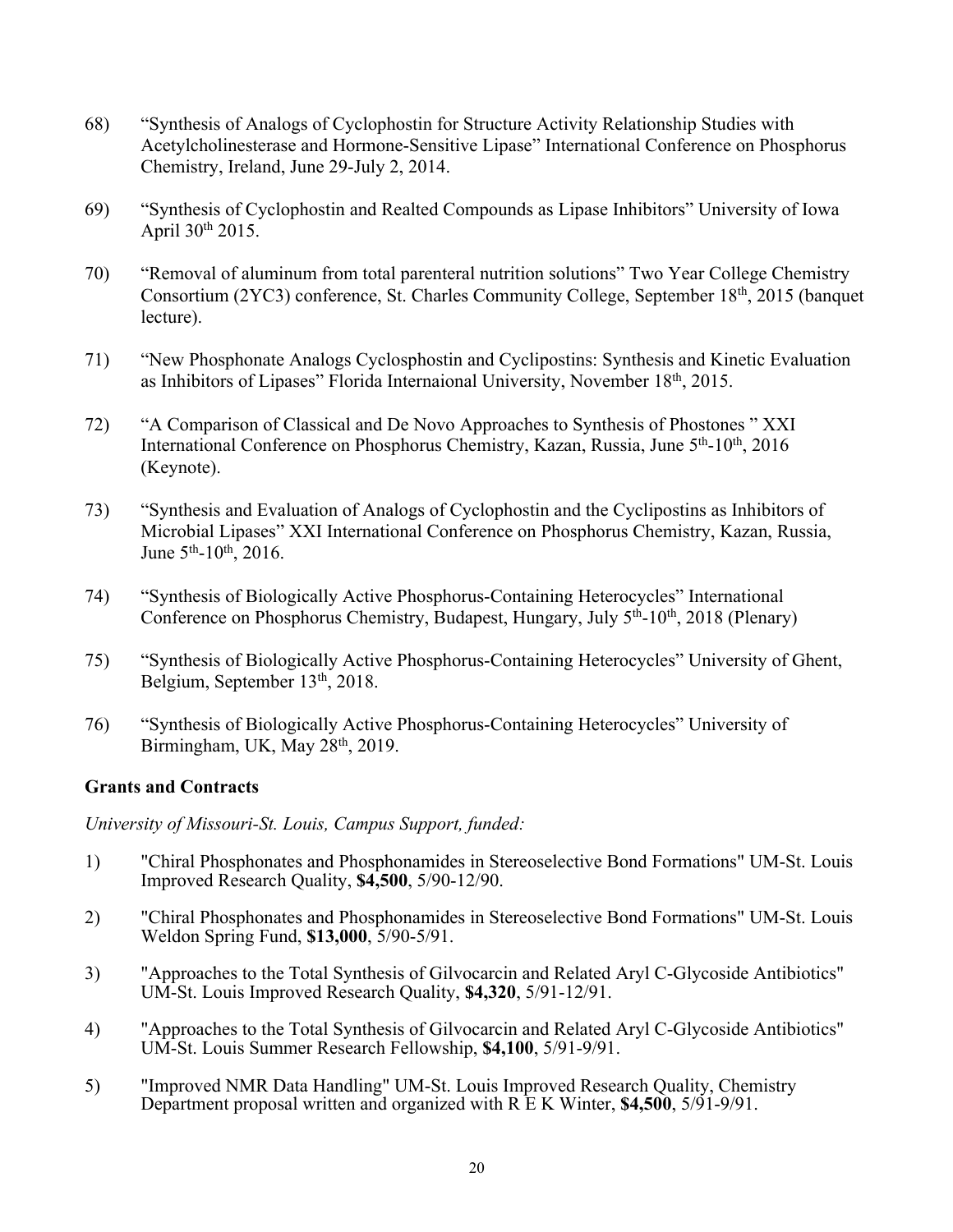- 6) "New Phosphorus Reagents for Asymmetric Synthesis " UMSL Research Incentive Award, **\$5,820**, 5/1/94-12/94.
- 7) "A Biomimetic Approach to the Synthesis of Sponge Secondary Metabolites" UMSL Research Incentive Award, **\$6,820**, 5/1/95-12/95.
- 8) "Research Leave for Fall Semester 1996: A Comprehensive Review of the Intramolecular Ene Reaction" UMSL Research Incentive Award, **\$7,350**, 8/1/96-12/96.
- 9) "Purchase of a Solvent Purification System" UMSL Research Award, **\$8, 500**, 5/1/00-12/31/00.
- 10) "Travel to Japan" Small Grants Competition, **\$1,000**, August 2001.
- 11) "Asymmetric Synthesis of Phosphinates" UMSL Research Award, **\$9,616**, 5/1/020-12/31/02.
- 12) "Travel to 16th ICPC" UMSL Small Grants Fund, **\$1,000**, 7/1/04-7/31/04.
- 13) "Application of Non-Racemic Allylic Hydroxy Phosphonates to the Total Synthesis of Papuamine" UMSL Research Award, **\$10,910**, 5/1/04-12/31/04.
- 14) "Cell Culture Models for Basic Pharmaceutical Research" UMSL Research Award **\$11,750**, 5/1/07-8/31/08.
- 15) "Stable Analogs of Fostriecin" College of Arts &Science Research Grant, **\$8230**, 3/1/11-8/30/11.
- 16) "Fluorescent Affinity Probes for M.tb. Lipases" UMSL Research Award, **\$11,400**, 5/1/2014- 1/31/2015.
- 17) New Affinity Probes for M.tb. Lipases" College of Arts &Science Research Grant, **\$10,000**, 1/1/2015-8/30/2015.
- *C. University of Missouri, System Support, funded*
- 1) "Stereoselective Synthesis of Glucal Epoxides" UM Research Board, **\$35,000**, 11/93-6/94.
- 2) "Development of an Integrated NMR Laboratory" UM Research Board, Chemistry Department proposal written and organized with G.K. Anderson, **\$89,100**, 1993.
- 3) "Purchase of an X-Ray Diffractometer" UM Research Board, Chemistry Department proposal, one of six contributors, **\$85,500**, 1994.
- 4) "Catalysts for Asymmetric Phosphonylation" UM Research Board, **\$26,200**, 5/1/95-6/96.
- 5) "Purchase of a High Resolution Mass Spectrometer " UM Research Board (PI, L. Barton, Chemistry Chair), Chemistry Department proposal, one of six contributors, **\$85,000**, 1996-97.
- 6) "New Synthetic Methods for Bio-active Sponge Metabolites' Missouri Research Board, **\$37,750,**  June 1998-1999.
- 7) "Upgrade of a 300 MHz Spectrometer" Missouri Research Board, a collaborative proposal (Chemistry Department) written and organized by C. D. Spilling and J. Braddock Wilking,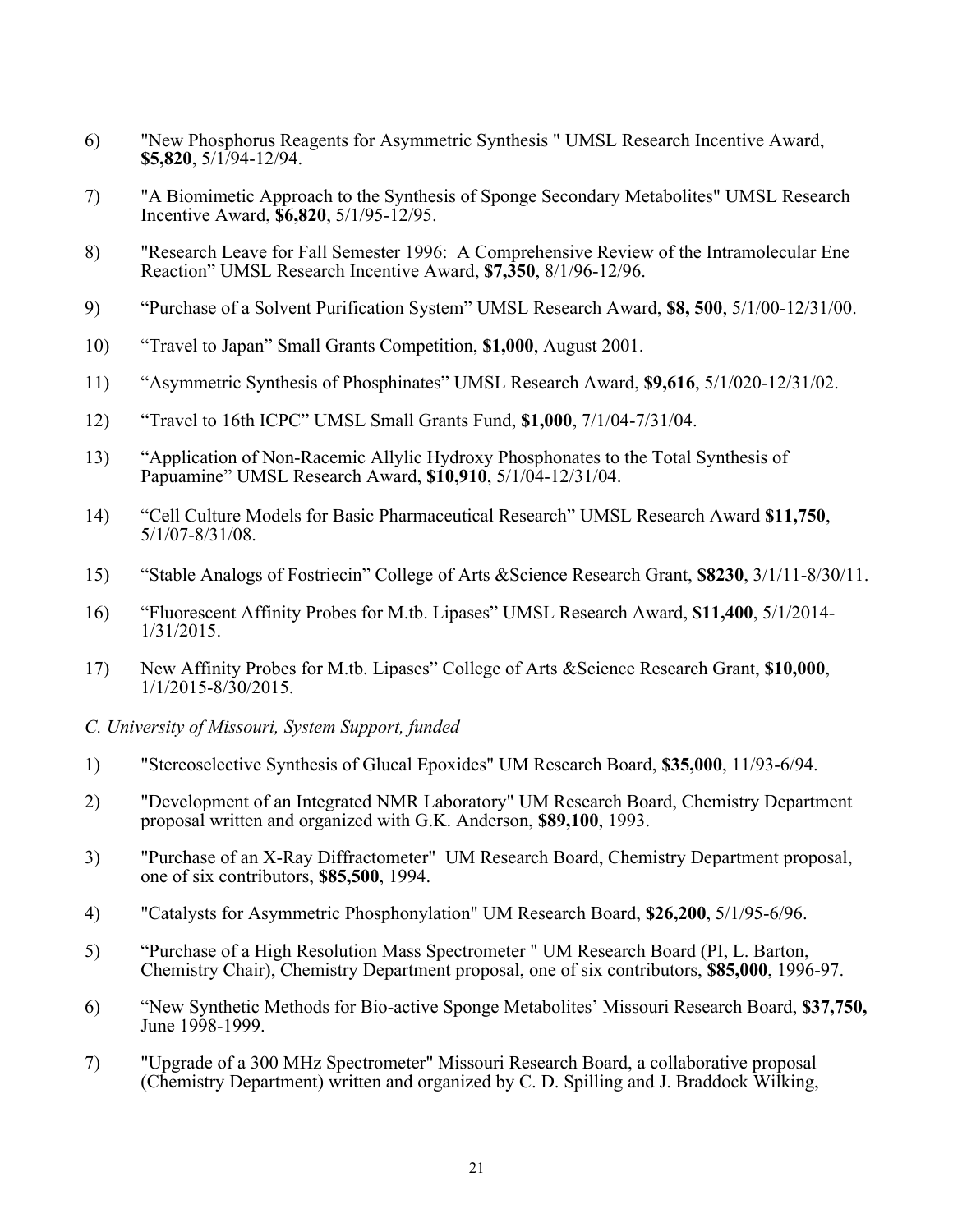principal investigator: C.D. Spilling, co- principal investigators: G. Anderson, L. Barton, J. Corey, R. Murray, F.C. Pigge, J. Braddock-Wilking, **\$55,694**, 1/11/99-10/31/2000.

- 8) "Upgrade of a CCD-based X-ray Diffraction Laboratory" Missouri Research Board, a collaborative proposal (Chemistry Department) written and organized by L. Brammer, principal investigator: Lee Brammer, co-principal investigators: G. Anderson, L. Barton, J. Corey, F.C. Pigge, C.D. Spilling, **\$55,000,** 2/21/00
- 9) "Upgrade of the X-ray Diffraction Facility" Missouri Research Board, a collaborative proposal (Chemistry Department) written and organized by Christopher D. Spilling principal investigator: co-principal investigators: G. Anderson, L. Barton, J. Wilking, F.C. Pigge, N.P. Rath, **\$59,700,**   $12/1/04 - 05$ .
- 10) "Stereoselective Nickel-Catalyzed Homoallylation" Missouri Research Board **\$18,000**, 6/1/12- 5/31/13.

### *External Support, funded:*

- 1) "Chiral Phosphonates and Phosphonamides in Stereoselective Bond Formations" American Chemical Society Petroleum Research Fund, Type G, **\$18,000**, 9/90-9/92.
- 2) "Synthesis of Chiral Aminophosphine Ligands" Monsanto Company, **\$10,000**, 2/1/92-31/1/93.
- 3) "Synthesis of 8,9-Dehydro Estrone" Food and Drug Administration, **\$3,960**, 1993.
- 4) "Synthesis of a Chiral Liquid Crystal" Food and Drug Administration, **\$2,000**, 1994.
- 5) "Travel funds to attend XIIth International Conference on Phosphorus Chemistry, Toulouse, France, July 6-10, 1992, an NSF grant administered by Prof. Slayton Evans, University of North Carolina, **\$1,200**, July 1992.
- 6) "Research Experience for Undergraduates at UM-St. Louis" National Science Foundation, Co-PI W.J. Welsh, **\$99,648**, 5/91-9/94.
- 7) "Purchase of an X-Ray Diffractometer" National Science Foundation Chemical Instrumentation Program, Chemistry Department proposal (PI, L. Barton, Chemistry Chair), one of six contributors, **\$150,000**, 1/18/94.
- 8. "Purchase of a 300 MHz Spectrometer" National Science Foundation Chemical Instrumentation Program, Chemistry Department proposal written and organized by C.D. Spilling and G.K. Anderson (PI, L. Barton, Chemistry Chair), **\$160,000**, 1/18/94.
- 9. "Research Experience for Undergraduates at UM-St. Louis" National Science Foundation, Co-PI W.J. Welsh, a non-competitive merit renewal, **\$109,560**, 5/95-9/97.
- 10. "Catalysts for Asymmetric Phosphonylation and Synthetic Applications" National Science Foundation, **\$237,270**, 7/96-6/99.
- 11. "Undergraduate Training Grant" Monsanto, **\$9,000**, 5/96-8/96.
- 12. "Undergraduate Training Grant" Monsanto, **\$9,000**, 9/96-5/97.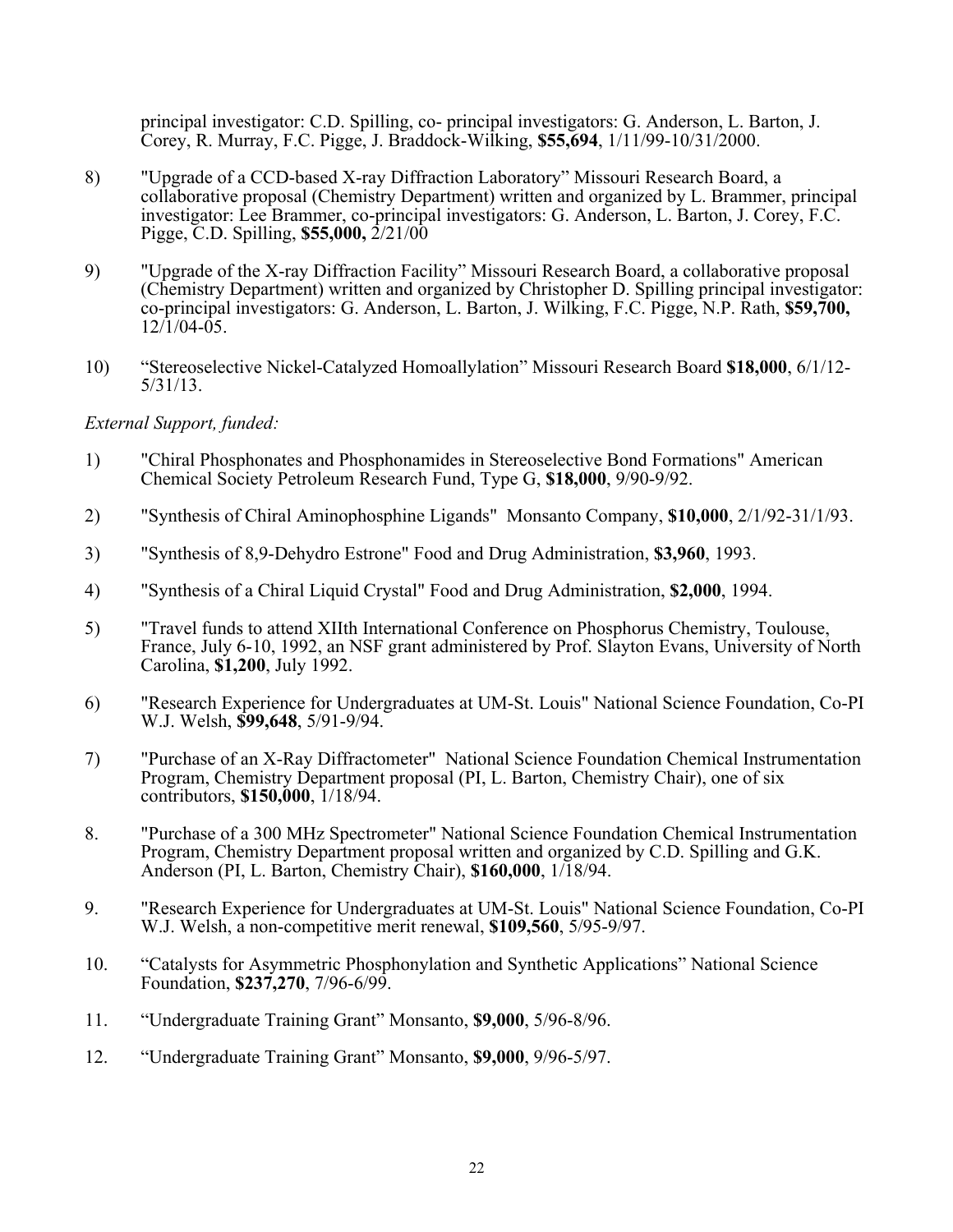- 13. "Purchase of a High Resolution Mass Spectrometer" a collaborative proposal (Chemistry Department) written and organized by  $\vec{R}$ . Winter, principal investigator: L. Barton (Chemistry Chair), co-principal investigators: J. Corey, W. Harris, R. Murray, C.D. Spilling, K. Stine, R. Winter, **\$250,000**, 6/97-5/98.
- 14. "Chiral, Non Racemic Allylic Hydroxy Phosphonates: Synthesis and Applications" Petroleum Research Fund, principal investigator: C.D. Spilling, **\$60,000**, 9/1/99-8/31/01.
- 15. "Upgrade of a 300 MHz Spectrometer" National Science Foundation Chemical Instrumentation Program, a collaborative proposal (Chemistry Department) written and organized by C. D. Spilling and J. Braddock Wilking, principal investigator: G. Anderson (Chemistry Chair), coprincipal investigators: L. Barton, J. Corey, R. Murray, F.C. Pigge, J. Braddock-Wilking, C.D. Spilling, **\$150,694**, 1/11/9-10/31/2000.
- 16. "Synthesis and Characterization of Polymer Coated Magnetite Nanoparticles" Stereotaxis, Inc.,PI Christopher D. Spilling **\$78,000**, 9/01-6/02.
- 17. "Synthesis of Polymer Coated Magnetite Nanoparticles" Stereotaxis, Inc., **\$100,625**, 7/1/02- 2/28/03.
- 18. "Accelerating Iron Chelation from Serum Transferrin" National Institutes of Health, Wes Harris (PI), Christopher D. Spilling, William Welsh, Ross MacGillivary (U of British Columbia), **\$1,195,019**, 7/1/00-6/30/05.(CDS: 1 postdoctoral associate and supplies for 5 years).
- 19. "Catalysts for Asymmetric Phosphonylation and Synthetic Applications" National Science Foundation, **\$300,000**, 7/31/02-6/31/06.
- 20. "Reduction of Toxicity in the Premature Neonates Associated with Aluminum as a Contaminant of Total Parenteral Nutrition Solutions" Thrasher Foundation, PI Robert Yokel (U of Kentucky) co-PIs Christopher D. Spilling and Wes Harris, (subcontract to UMSL), **\$110,008**, 8/01/03- 7/31/05.
- 21. MTA Testing of Compounds for Agricultural and Horticulture, E I DuPont Denemours and Co Inc, **\$9,600,** 11/01/04-10/31/05.
- 22. "Upgrade of a CCD-Based X-ray Diffraction Laboratory" National Science Foundation, a collaborative proposal (Chemistry Department), Christopher D. Spilling principal investigator: co-principal investigators: G. Anderson, L. Barton, J. Wilking, F.C. Pigge, N.P. Rath, **\$126,619,**  11/1/04-10/31/07
- 23. "Tetrahydrofurans, Tetrahydropyrans and 2H-Furanones" NIH-NIGMS, **\$1,011,099,** 9/1/2006- 8/31/2010.
- 24. "MRI: Acquisition of a 600 MHz NMR Spectrometer" National Science Foundation, written and organized by Christopher D. Spilling (PI), co-investigators Alexei Demchenko, Janet Wilking, Cindy Dupureur,George Gokel, Wes Harris, Jim Bashkin, Mike Nichols (Chemistry) and Sam Wang and Wendy Olivas (Biology), **\$614,500,** 2010-2011.
- 25. "Develop an In-Line Filter to remove Aluminum" University of Kentucky, **\$3,200,** 05/19-2008- 12/31/2008
- 26. "Ligand and Chelating Polymer Synthesis" ALKYMOS, **\$65,000,** 06/15/2010-01/15/2012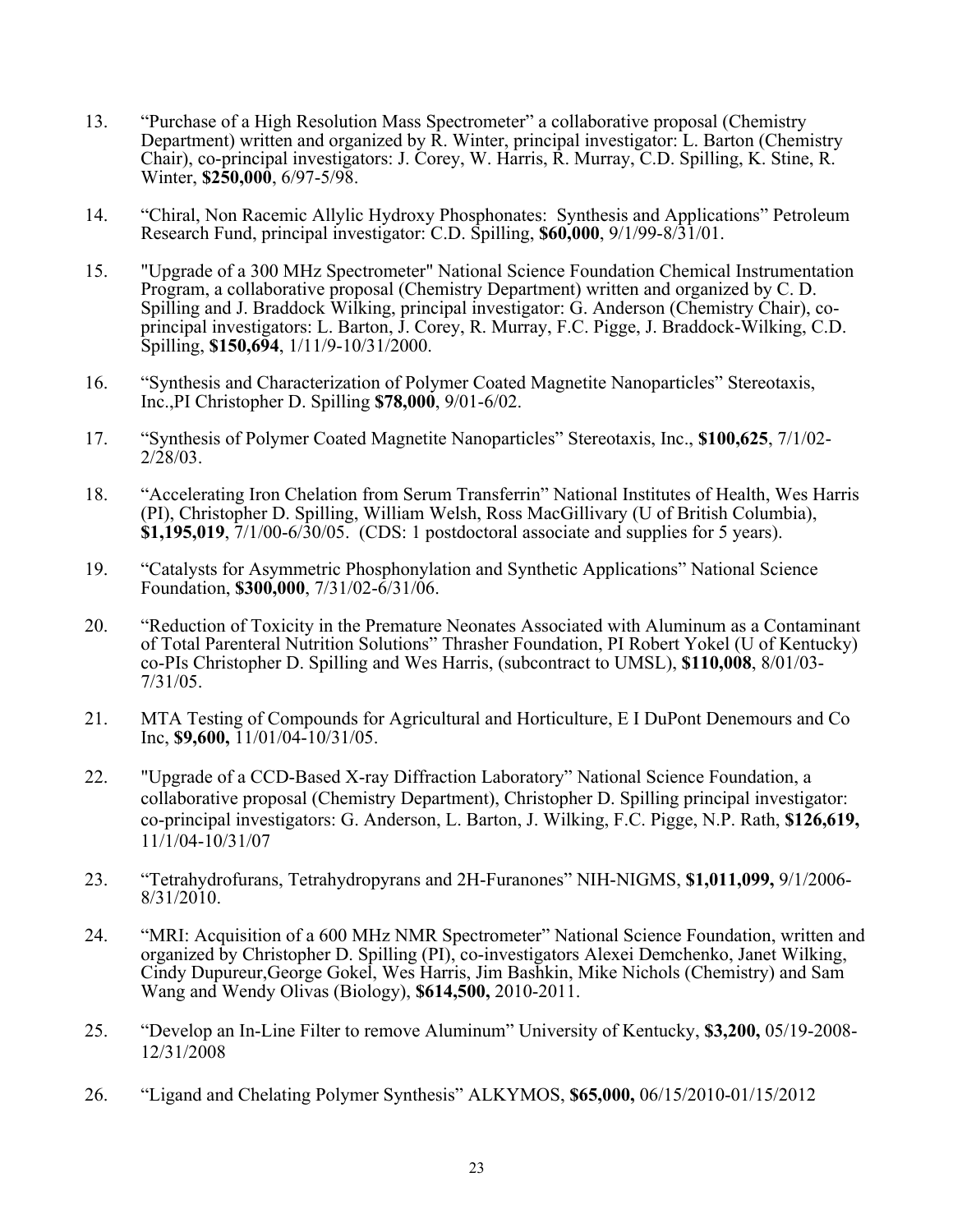- 27. "Ligand and Chelating Polymer Synthesis-2" ALKYMOS, **\$8,380,** 08/02/2011-09/01/2011
- 28. "Kinetics of Metal Binding to Immobilized Ligands" ALKYMOS, PI Wes Harris, Co-I Chris Spilling, **\$121,361,** 04/01/2011-05/31/2013
- 28. "Synthesis of Phostones via Phosphono Substituted Metal Allyl Intermediates" National Science Foundation, **\$376,673**, 6/1/15-5/31/18, no cost extension to 5/31/2019.
- 29. MRI: Acquisition of a Single Crystal X-Ray Diffractometer to Advance Regional Collaboration in Chemical Crystallography, funded amount \$325K, NSF funding for \$227,500 (+30% match). Funding number NSF-MRI 1827756 (PI Rath, spiling one of 9 co-invesigators)
- 30. "Innovation Interchnage of Greater St. Louis" EDA I6, **\$692,144**, 1/1/2019-12/31/2021.

### **SERVICE**

### **A. Committee Assignments**

#### *i. Departmental:*

Department Chair August 2004-2015

NMR Committee (member) 1989-1996, (Chair) 1998-2001, (member) 2001-2004 Executive Committee 1990-1991, 1995-1996, 1997-2004 Technical Staff Review Committee 1990-1992 Chemistry Club/ACS Student Affiliate Faculty Advisor 1990-1992 Student Lounge Oversight Committee (Chair) 1991-1993 Graduate Recruiting Committee 1991-1994 Awards Committee (member) 1991-1995, (Chair) 1992-1995 and 1997 Director of the UMSL Chemistry Summer Undergraduate Research Program (NSF-REU) 1991, 1992, 1993, 1994. Graduate Committee (Chair) 1998-2001 Graduate Admission and Recruiting (Chair) 2001-2004 X-Ray Committee 1994-1996 Faculty/Staff Search Committees Organic Asst. Prof. (member) 1993-94 Organic Asst. Prof. (Chair) 1994-95 Organic Full Prof. (Chair) 1999-2000 Organic Asst Prof., (Chair) 2000-2001 Organic Asst. Prof. (Chair) 2004-2005 Director of the CME (member) 2004-2006 Asst/Assoc Prof Inorganic Chemistry (Chair) 2007-2008 Ad personam Committees Christopher Pigge, Asst to Assoc with tenure, 2001 James O'Brien, Associate to Prof, 2002 Stephen Holmes, tenure, 2009 Alexei Demchenko, Associate to Prof, 2010 Alicia Beatty, tenure, 2011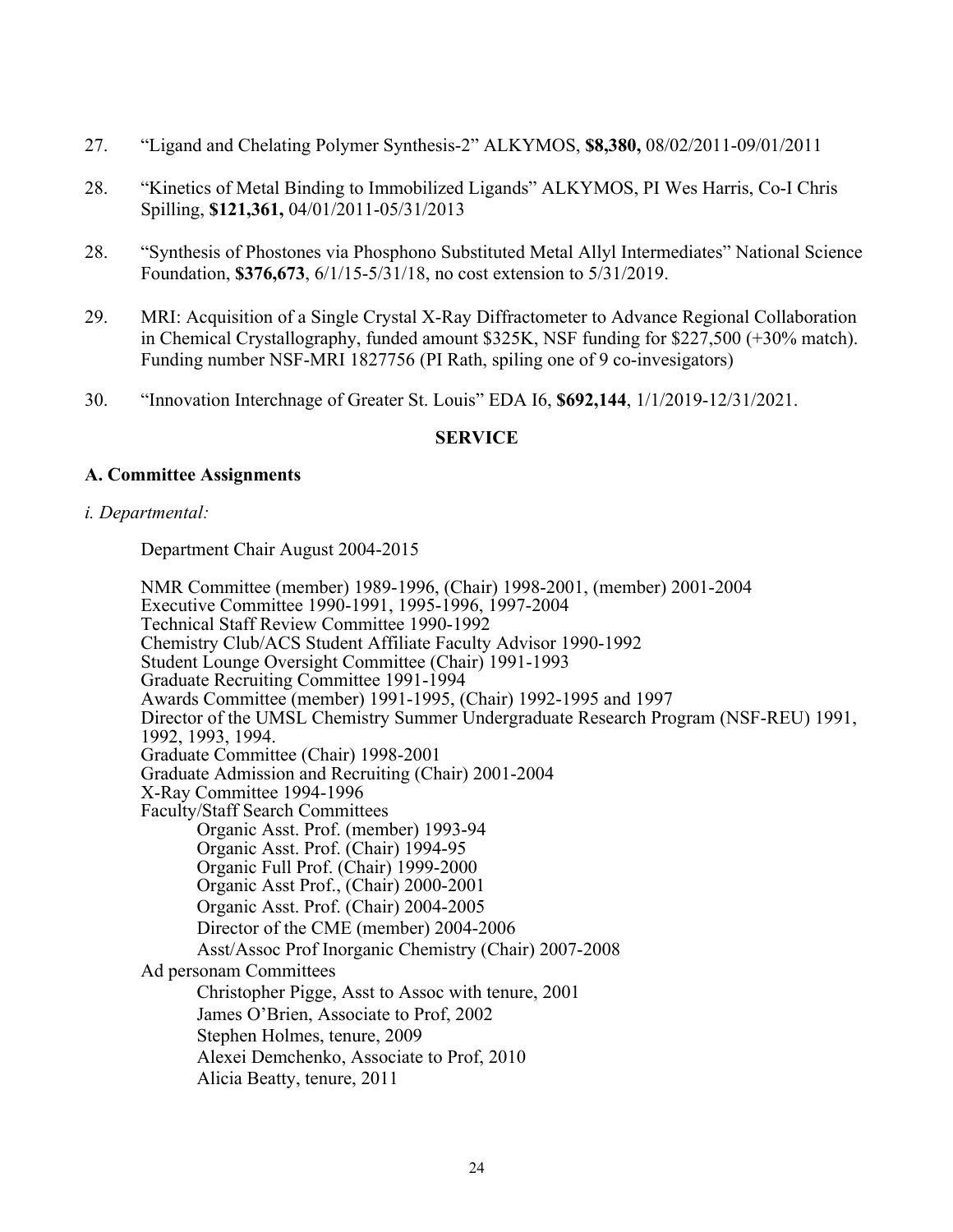Member of the Dissertation Committee for

Steven Fallis, Steven Kolodziej, Kathleen Fallis, Kevin J. Koeller (chair), Cecilia Marzabadi (chair), Chongfu Xu, Hong Gu, Herb Kaiser, Hong Fang, Yihua Liao (chair), Michael Groaning (chair), Jean Huhmann, Antonette De la Cruz (chair), Todd Boehlow (chair), Isabel Vasconcelos (chair), Hossein Shabany (chair), Robert Stockland, Ricardo Delgado, Luis Llamas (chair), Brad Rowe (chair), Mesfin Janka, Berevan Baban, Joe Ochesky (chair), Anchalee Thanavaro (chair), Angie Schmidt, Kim Dill, Kevin Trankler, Medha Kamat, Colin White, Papapida Pornsuryasak, William Hanshaw, Bingli Yan (chair), Anyu He (chair), Pallavi Badkar (chair), Saibal Bandyopadhyay (chair), Nongnuch Sutivisedsak (chair), Aileen Bongat, James Smoot, Colin Rodger, Laurel Mydock, Steven Costin, Sergey Sedenkin, Mahesh Paudyal (chair), Sudeshna Roy (chair), Matt Lenze, Scott Hasty, Surendra Dawadi (Chair), Ben Martin (Chair), Joe Meisel, Michael Mannino

### *ii. University:*

Graduate Faculty Nominations Committee, March 1990 Graduate Council, 1993-1995, 1998-2000 Graduate School-Admissions and Scholarships Committee (Chair) 1993-1995, (member) 1999- 2000 Graduate School-Rules and Regulation Committee (co-chair) 1999-2000 College of Arts and Science-Planning Committee 2001-2003 College of Arts and Science-Tenure and Promotion Committee 2003 Research Advisory Committee for the VC for Research 2003-2005 Committee on Conflict of Interest 2007, 2008, 2009 Search Committee for the VC for Advancement April-August 2008 Search Committee for the Dean of A&S, September-December 2008 Senator (Chemistry) 2006-2015. Chair, University Assembly and Faculty Senate September 2012 to August 2014 Appointment Tenure and Promotion Committee September 2006 to June 2008 Senate Steering Committee 2007 Senate Budget and Planning Committee 2010-2012 and 2014-2016 (Chair 2015-2016) Strategic Planning Committee August 2012 to June 2014 F&A Redistribution Committee (Chair) 2104 Physical Facilities Committee Fall 2015 Search Committee for the CFO, spring 2016 Review team member College of Education spring 2015 Department of Physics and Astonomy 2013 Curator's Professor Toby Kellog Center for Nanoscience (Chair) Fall 2009 Center for International Studies Center for Emerging Technology (Chair) spring 2006

Chaired search committee for associate provost for student success 2018 Chaired search committee for Dean A&S 2018 Chair, Academic Program review 2018

*iii. UM-System:*

Patent, Copyright, and University-Sponsored Materials Committee (August 2000-2016, Chair  $2006 - 2015$ Intercampus Faculty Council 2012-2015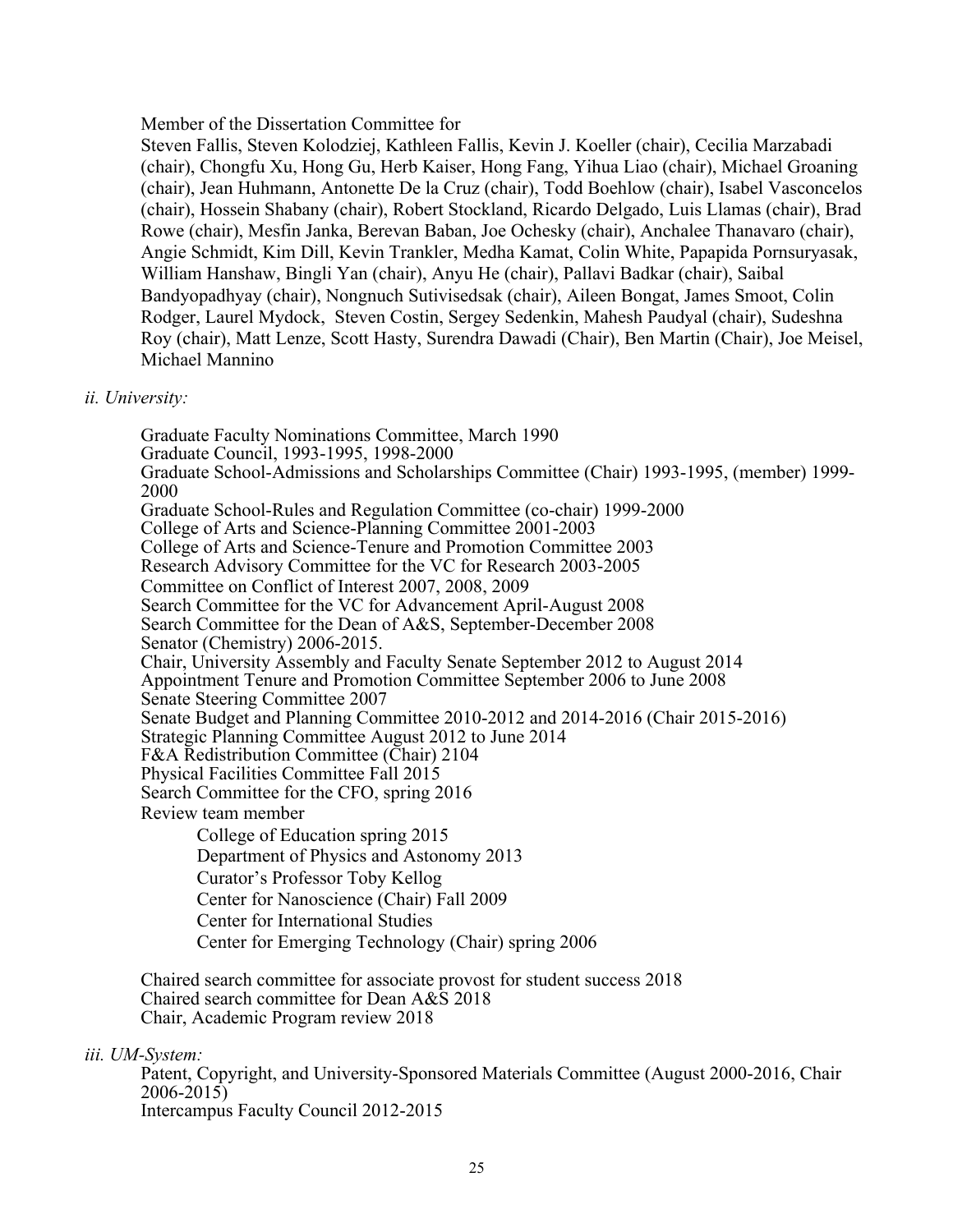# **B. Service to Profession**

# *Manuscript Reviewer*

Angawandte Chemie, Advanced Synthesis and Catalysis, Australian Journal of Chemistry, Beilstein Journal of Organic Chemistry, Bioinorganic and Medicinal Chemistry, Bioinorganic and Medicinal Chemistry Letters, Canadian Journal of Chemistry, Chemical Communications, Chemical Reviews, Chemistry-A European Journal, European Journal of Organic Chemistry, Heteroatom Chemistry, Journal of the American Chemical Society, Journal of Combinatorial Chemistry, Journal of Organic Chemistry, Journal of Molecular Catalysis. Organic and Biomolecular Chemistry, Organic Letters, Organic Preparations and Procedures International, Phosphorus, Sulfur and Silicon, Synlett, Synthesis, Tetrahedron (UK and USA Editors), Tetrahedron Asymmetry, Tetrahedron Letters (UK and USA Editors).

• Book reviewer for Prentice Hall Publishing

# *Grant Reviewer*

- Idaho Board of Education Research Grants Program
- UM-Research Board
- Kansas State Depscor
- Petroleum Research Fund
- National Science Foundation
- National Science Foundation SBIR/STTR
- Research Corporation
- **Israel Science Foundation**
- Hong Kong Science Foundation
- Polish Science Foundation
- Austrian Science Foundation
- NIH CounterACT U01 and U54 program March 2012
- NIH CounterACT R21 grant review panel June 2013

## *American Chemical Society*

- St. Louis section of the ACS representative to the Midwest Regional Steering Committee (1994- 2007)
- St. Louis section-ACS Alternate Councilor 1999-present
- Chaired the Organic Chemistry Seminar at the 27th American Chemical Society Midwest Regional Meeting, Kansas University, November 4-6, 1992
- Chaired the Organic Chemistry Seminar at the 29th American Chemical Society Midwest Regional Meeting, UM-Kansas City, November 2-5, 1994
- Organizer of the 1994 St. Louis Award Symposium.
- General Chair (organizer) of the 35th Midwest Regional Meeting of the American Chemical Society in St. Louis, MO, 2000.
- Organized the St. Louis Award Symposium, April 20, 2001
- Invited expert for the American Chemical Society Regional Meeting Planning Conference, Charleston, SC, February 22-25, 2001
- Chaired the Organic Chemistry Seminar at the 38th American Chemical Society Midwest Regional Meeting, UM-Columbia, November 5-7, 2003
- Chaired the Organic Chemistry Seminar at the Joint Southeast/Southwest Regional Meeting of the American Chemical Society Memphis, TN, October, 2005
- Co-Chaired and organized a symposium on "Organophosphorus Chemistry" at the 44<sup>th</sup> Midwest Regional Meeting of the American Chemical Society:, Iowa City, IA, October 2009.